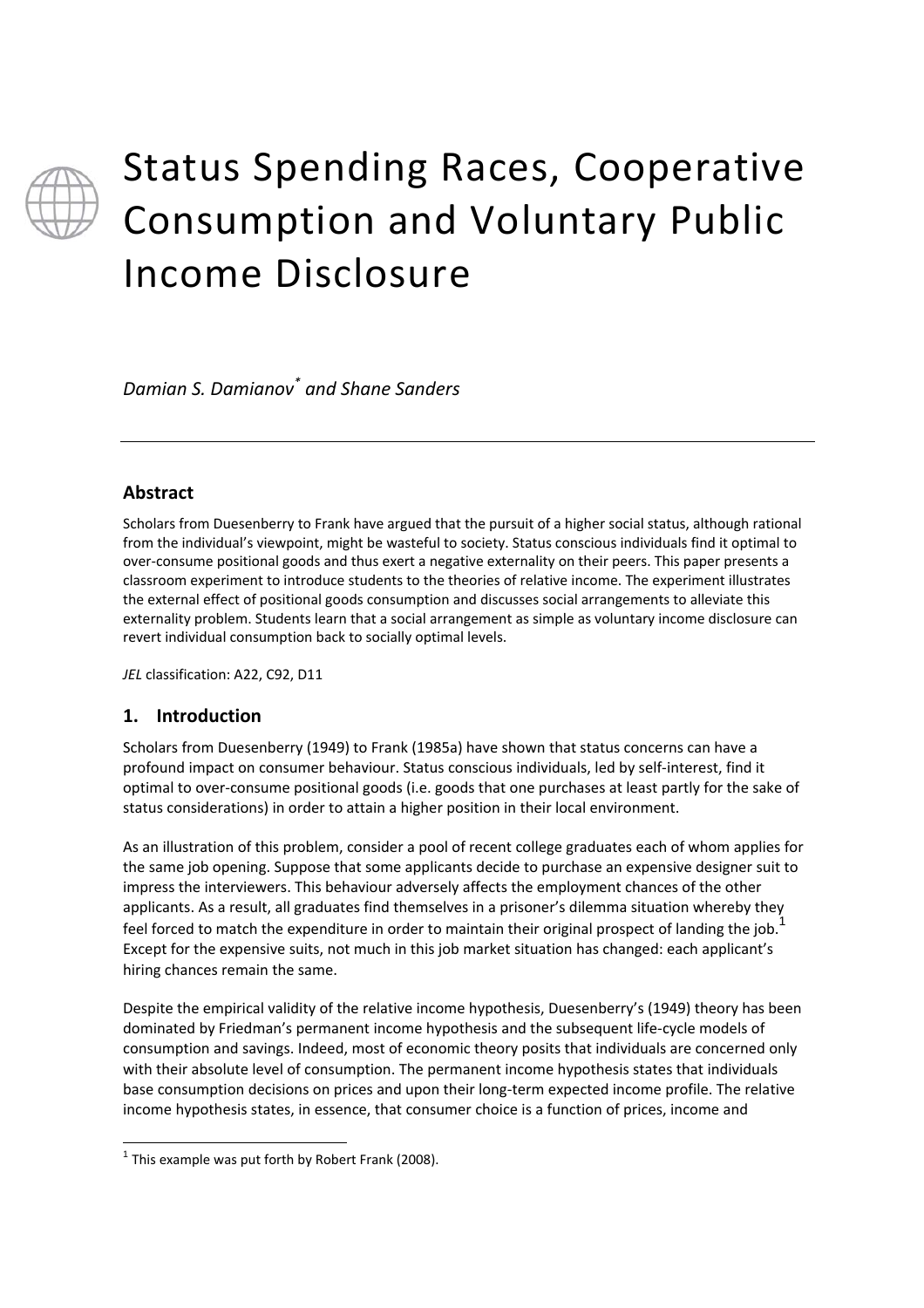community consumption standards. The last consideration, that community consumption influences a consumer's choice behaviour, rests upon the premise that individuals derive status from their consumption behaviours and that status, in turn, is determined within a community‐specific context. The relative income hypothesis stands at odds with the permanent income hypothesis in that it treats individual preferences as interdependent – at least within a community setting.

In contrast to the dominant permanent income hypothesis, the recent empirical literature provides ample evidence that individuals evaluate their own consumption relative to that of others. Oswald (1997) conducts an excellent survey of the first wave of empirical studies on the relative income hypothesis, which lends support to the idea that individual utilities are *interdependent* and the optimal consumption choice of each individual is, at least to some extent, driven by the choices of others. Luttmer (2005) and Solnick and Hemenway (2005) offer more recent and definitive evidence of relative income considerations. While concluding that relative income has some role in determining individual well‐being, Stevenson and Wolfers (2008) estimate a positive relationship between per capita income and subjective well‐being in a country.

Kosicki (1987) develops a theoretical model that incorporates a relative standing component into a permanent income framework in which consumers divide their income between consumption and savings. Using the 1972 Consumer Expenditure Survey, he develops an empirical test to examine whether average propensity to save depends on income rank, while controlling for the absolute income level. The regression results indicate that income rank is an important determinant of the saving rate.

In light of these findings, Frank (2005b) writes,

'…his (Duesenberry's) theory of consumer behavior clearly outperforms the alternative theories that displaced it in the 1950's‐ a striking reversal of the usual pattern in which theories are displaced by alternatives that better explain the evidence. His disappearance from modern economics textbooks is an intriguing tale in the sociology of knowledge. But it also has important practical implications. Unless we understand what drives consumption, which makes up two‐thirds of total economic activity, we cannot predict how people will respond to policy changes like tax cuts or Social Security privatization…Most economists, it appears, just never wanted to believe the relative‐income hypothesis‐ perhaps because it suggests the possibility of wasteful spending races' (pp. 1, 2–3).

Clark and Oswald (1996) also address the policy importance of the relative income hypothesis,

'Despite what economics textbooks say, comparisons in the utility function seem to matter. This has a number of implications. In a world with comparisons, the case for growth as a way of increasing happiness is no longer so clear (see Easterlin, 1974 and Layard, 1980). Optimal tax policies are affected because there are negative externalities from high earners (see Oswald, 1983). In an analogous way, the wages offered by firms may have low variance if there are intra‐firm comparison effects, and may rise over time if workers compare their current wage to their own previous wages (see Frank and Hutchens, 1993). Moreover, because preferences are intrinsically interdependent, the standard optimality results of the free market may fail to hold' (p. 375).

Evidently, there is a present gap between economics research and economics teaching on the topic of relative income concerns. Also, there is little current understanding, beyond Frank (1985a&b), as to the efficacy of arrangements to limit the scope of positional good spending races. Frank (1985a) constructs a novel theoretical model in which consumers allocate income between a positional and a non‐ positional good. He shows positional good spending races to be the result of non‐cooperative consumption of positional goods, where the purchase of such goods is externally costly to the status of others. Frank further discusses several public programmes that apparently limit the scope and damage of positional goods spending races. These include forced retirement savings programmes, overtime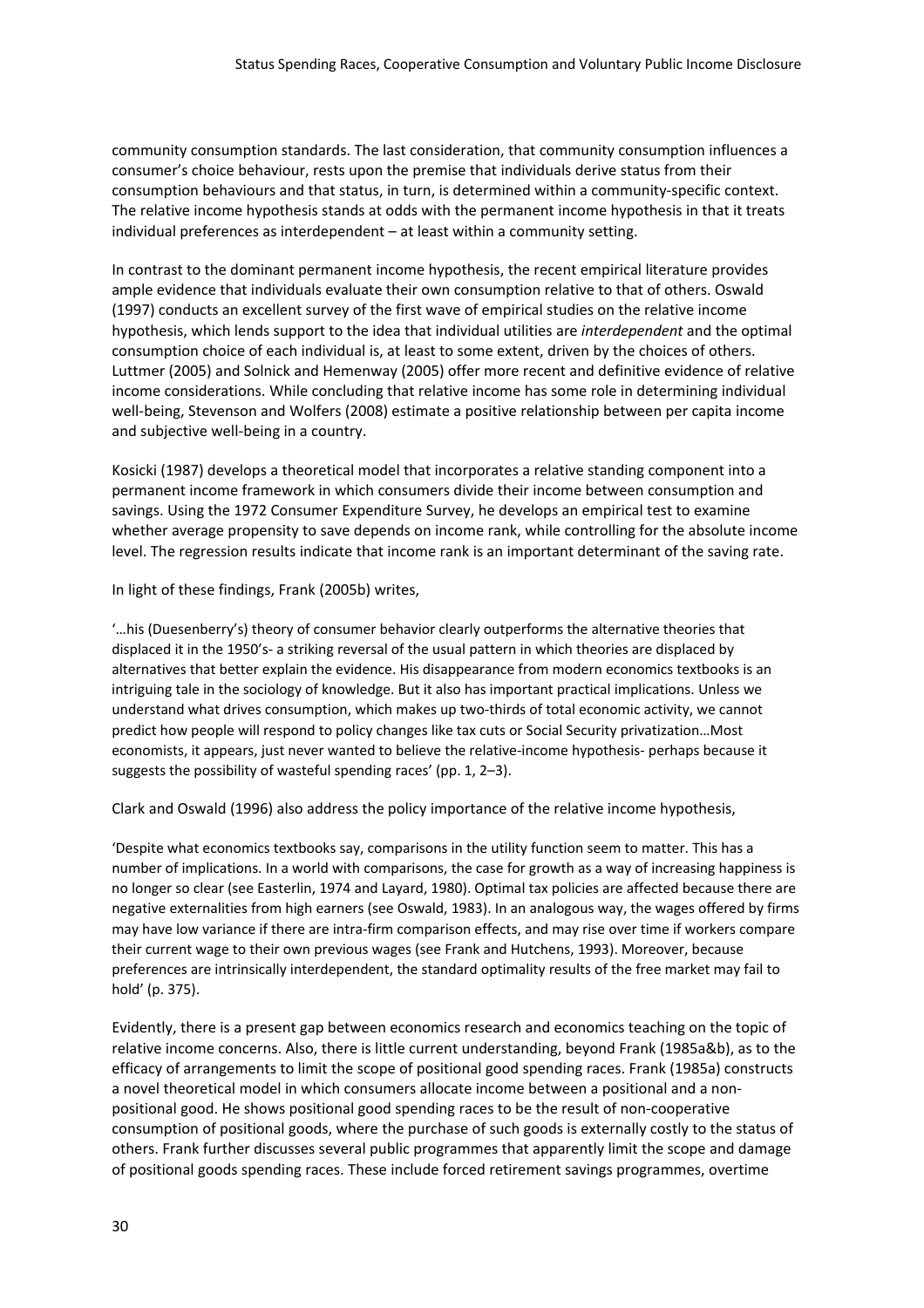laws and various forms of safety regulation. Forced retirement savings programmes, for example, limit status spending races by constraining a portion of an individual's income toward the purchase of non‐ positional goods.

More recently, Frank's (1985a) model has been reexamined and extended in several directions by Hopkins and Kornienko (see Hopkins and Kornienko 2004, 2006 and 2009). Hopkins and Kornienko (2004) consider a game of status in which individuals are concerned with both their absolute and relative level of consumption. Within the status game, the authors examine how the optimal individual decisions depend on the distribution of income. In their model, each individual signals his or her position in the distribution of income by purchasing a positional good (similar to the setting presented here). In the symmetric Nash equilibrium of this status game, a person's status rank can be inferred from his or her revealed consumption behaviour. The analysis, which focuses on how exogenous changes in the distribution of income affect individual decisions, uncovers the so-called 'Red Queen' effect: an increase in average income (in the sense of a refinement of first order stochastic dominance of the income distribution function) leads to an increase in conspicuous consumption to such an extent that total welfare remains unchanged or even decreases. Hence, a more affluent society can have a lower utility at each income level. The reason is that individuals waste their entire increase in income on conspicuous consumption such that all individuals 'run in order to keep at the same place' in the social hierarchy.<sup>2</sup>

The purpose of the present paper is to develop pedagogical tools for instructors who wish to introduce their students to the theories of relative income. We design a classroom experiment and develop an exercise problem that can be used in introductory or higher‐level courses in economics to present the effect of positional considerations on consumer choice and social welfare. The theoretical analysis is quite straightforward and does not require advanced mathematical skills. The experiment, which requires less than one hour of class time, can be naturally incorporated into an introductory economics course once the instructor has introduced the concepts of utility and consumer choice. $3$  The experiment can also be embedded in a general discussion about externalities, market failures and various social arrangements intended to correct market failures.

In our hypothetical environment, students are asked to allocate their income across two goods: a partially positional and a purely non-positional good. Participants in the experiment vary by income. Half of the students are high income earners and the other half are low income earners. The experiment illustrates that high income earners have an incentive to signal their position by overspending on the positional good. We then discuss social arrangements that can alleviate this externality problem. In particular, students learn through the experiment that a social arrangement as simple as the voluntary disclosure of income can revert individual consumption back to socially optimal levels. Within the paper, the term 'voluntary income disclosure' suggests a policy in which an individual can allow a particular government agency, such as an income tax collecting body, to report his or her income in a public forum.

As in Frank's (1985a) model, participants in the experiment know the income distribution within their community in an anonymous manner. In other words, every individual knows the number of high and low income earners without knowing their identities. This partial knowledge creates incentives for individuals to non‐cooperatively signal their income status through positional good spending. Such an

 $\overline{a}$ 

<sup>2</sup> The Red Queen is a character from Lewis Carroll's (1871) book *Through the Looking Glass*. The Red Queen explains to Alice that in her country it takes all the running you can do to keep in the same place after Alice observes that, although they run faster and faster they remain in the same spot.

 $3$  The authors ran the experiment in a survey of economics course using 10 minutes to outline the experiment, 10 minutes to conduct a practice run of the first treatment, and 30 minutes (with results tabulation) to conduct the actual experiment. The total course time used was approximately 50 minutes.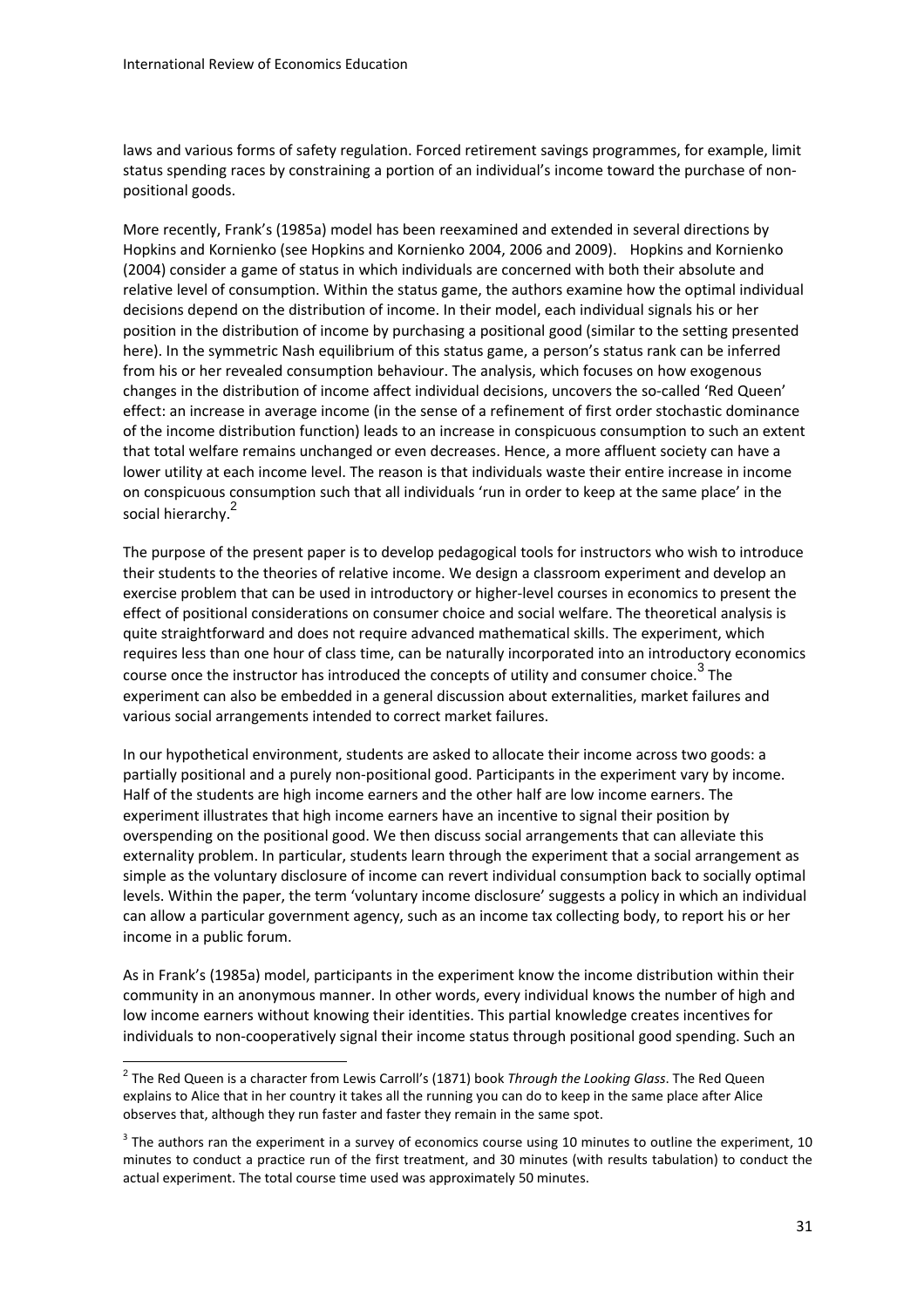exercise is costly because high income individuals over‐consume the positional good to an extent that dissuades lower income individuals from matching the status signal. If people were to disclose income publicly, however, positional goods spending would lose its value as a signal of income status and consumption would revert back to socially optimal levels.

The remainder of the paper is organised as follows. The next section explains how instructors can initiate a discussion of the concepts of positional goods and status spending races by using the standard consumer choice framework. We then go on to describe the classroom experiment and its equilibria. The fourth section presents the empirical results of the classroom experiment for two class sections, where students who participated in the experiment were assigned class bonus points based on their within-group utility ranking. Further, the fourth section tests to what degree the theoretical equilibria of the experiment predicted real behaviour. The final section contains the debriefing of the experiment and presents questions and ideas that instructors can use for further discussion or as a course assignment. Appendix A presents the instructions of the experiment, and Appendix B reports the choices that students made so as to encourage other instructors to replicate the classroom experiment. Appendix C presents an exercise for instructors who wish to discuss the topic using only a numerical problem. Lastly, Appendix D provides an alternative treatment of the exercise analysed presently. In the alternative treatment, a government policy is explored that forces individuals to spend at least 50 per cent of their personal income on a non-positional good. The welfare properties of such a policy are discussed.

# **2. Introducing the topic in the classroom**

A discussion of the concepts of relative income and positional goods can be incorporated into the curriculum shortly after students are introduced to the concepts of utility and consumption choice. As a starting point for the classroom discussion, the instructor might project the standard two‐goods consumer choice graph with the budget constraint and the system of indifference curves and ask students to list the factors that affect the optimal choice of the consumer. Once students identify that prices and consumer preferences play a role, the instructor can inquire whether the consumption choices of peers, co‐workers, neighbours or relatives could affect the preferences of the consumer and eventually his or her consumption choice. Are there items that one wishes to possess mostly to demonstrate that he or she can afford them? Are there goods that people consume just to 'keep up with the Joneses'? The instructor can ask students to provide examples of goods that have a positional or demonstration element. Items that students frequently mention include cell phones, designer clothing, houses in rich neighbourhoods, swimming pools, expensive cars, etc. The instructor can then explain that status spending races will be the major topic of discussion and either distribute the experimental instructions (see Appendix A) or present the exercise (see Appendix C).

# **3. Experimental design and equilibria**

# **Setting**

In this section, we present a simple model that incorporates positional considerations into the standard textbook consumer choice problem. Within the model, there are two equally represented consumer types: high income individuals and low income individuals. The model illustrates that high income individuals have an incentive to signal their position by overspending on the positional good. The individual quest for status creates an externality that biases high income consumers' choices away from the social optimum. We posit that a mechanism as simple as the voluntary public disclosure of income can act as a cooperative mechanism so as to restore socially optimal consumption levels to a statusconscious community.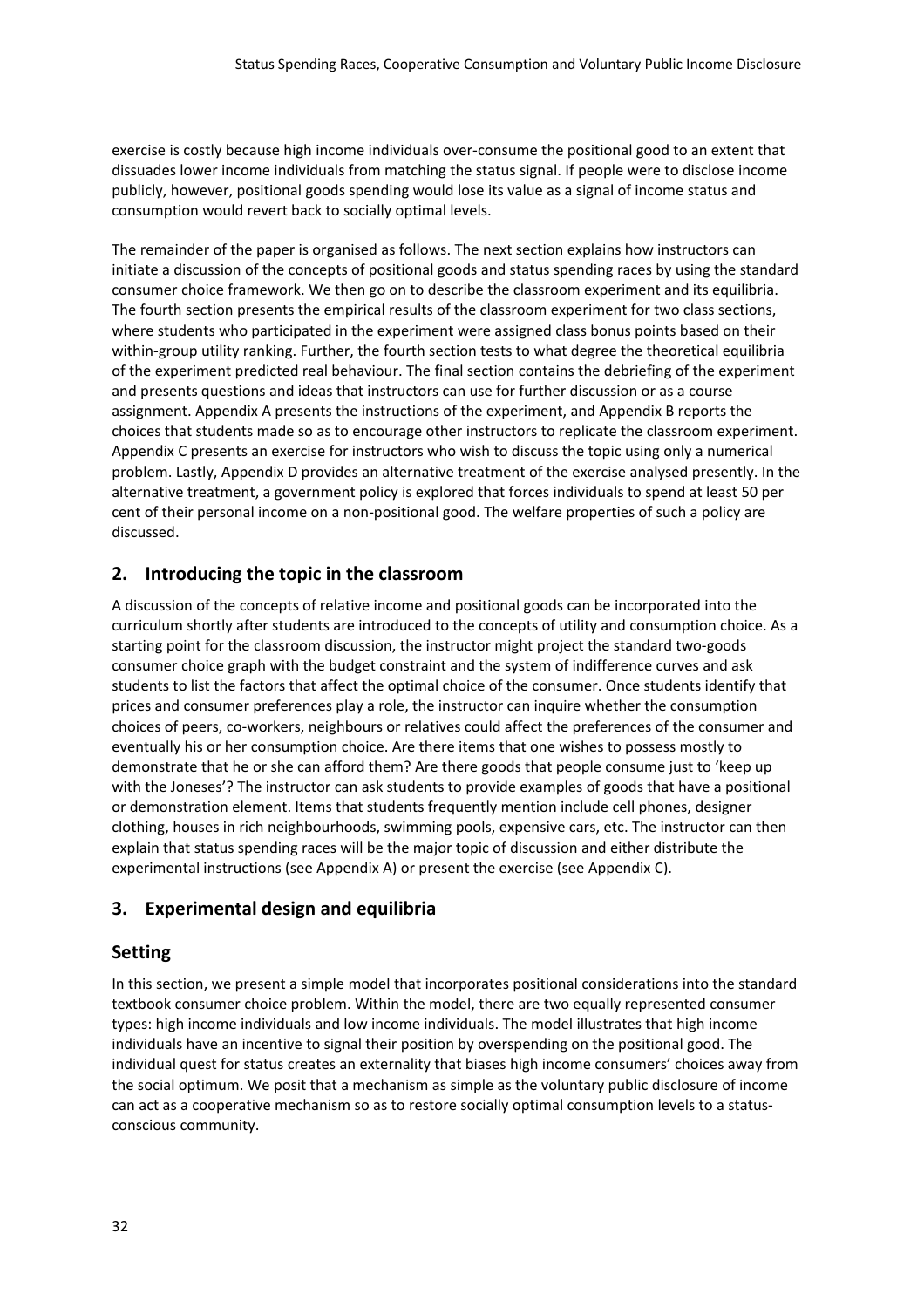Consider a community of  $N \geq 2$  individuals, where  $N$  is an even number. Half of the community members earn an individual income of \$6000 per month. We will refer to these people as 'high income earners'. The remaining half of community members earn an individual income of \$5000 per month and are referred to as 'low income earners'. Each community member decides how to split his income between two goods, *x* and *y*, where income can be allocated in multiples of \$1000. The first good, *x*, is purchased for its direct use only. Its consumption has no relation to the status an individual enjoys in the community. An example of such a good might be an insurance policy or toilet paper. The second good, *y*, is consumed partly for its direct use and partly for demonstration purposes. Other members of the community observe how much of this good is consumed by each individual, and this consumption choice determines the income status of each individual in the community (i.e. whether an individual is perceived as earning a high income or a lower income). One might think of home size as being a (partly) positional good. Additional home size can be useful (i.e. can give a person non-positional utility) but is, at the same time, considered a sign of status (i.e. can give a person positional or status utility).

Within the model, those who exceed the median expenditure on good *y* (i.e. the top half positional good spenders) are perceived as high earners and receive 3 units of status or positional utility. All other individuals are perceived as low earners and receive no status or positional utility. If there is a tie at the median spending level for good *y*, community members involved in the tie share the remaining community status utility equally. For example, if two members tie for the last position as a 'high' (top half) spender on good *y*, then they each receive (3/2) = 1.5 units of status utility. If three community members tie for the last two positions as a 'high' spender on good *y*, then they each receive (2\*3)/3 = 2 units of utility. If all community members spend the same amount on good *y*, each member receives 3N

 $\langle 2N \rangle$  = 1.5 units of status utility. The unit price for each good is \$1000. Table I below states the nonpositional marginal utility schedules for each good.

| <b>Units</b><br>purchased | <b>Marginal utility</b><br>of good $x$<br>(toilet paper) | <b>Marginal utility</b><br>of good y<br>(home size) |
|---------------------------|----------------------------------------------------------|-----------------------------------------------------|
| 1                         | 45                                                       | 45                                                  |
| $\mathcal{P}$             | 40                                                       | 40                                                  |
| 3                         | 30                                                       | 30                                                  |
| 4                         | 15                                                       | 15                                                  |
| 5                         | 10                                                       | 10                                                  |
| 6                         | 5                                                        | 5                                                   |

#### **Table 1:** Non‐positional marginal utility schedules for each good

#### **4. Equilibrium analysis**

In this section, we analyse how consumers allocate their income in the (Nash) equilibrium of this market setting. Our main result is captured in the following statement.

*(Separating equilibrium). In the Nash equilibrium of this market game, high earners spend \$4000 on* purchases of the partially positional good y and \$2000 on purchases of the non-positional good x. Lower *earners spend \$3000 on good* y *and \$2000 on good* x*.*

*Proof.* To show that these levels of spending form a Nash equilibrium, we must verify that no deviation can be profitable for any individual.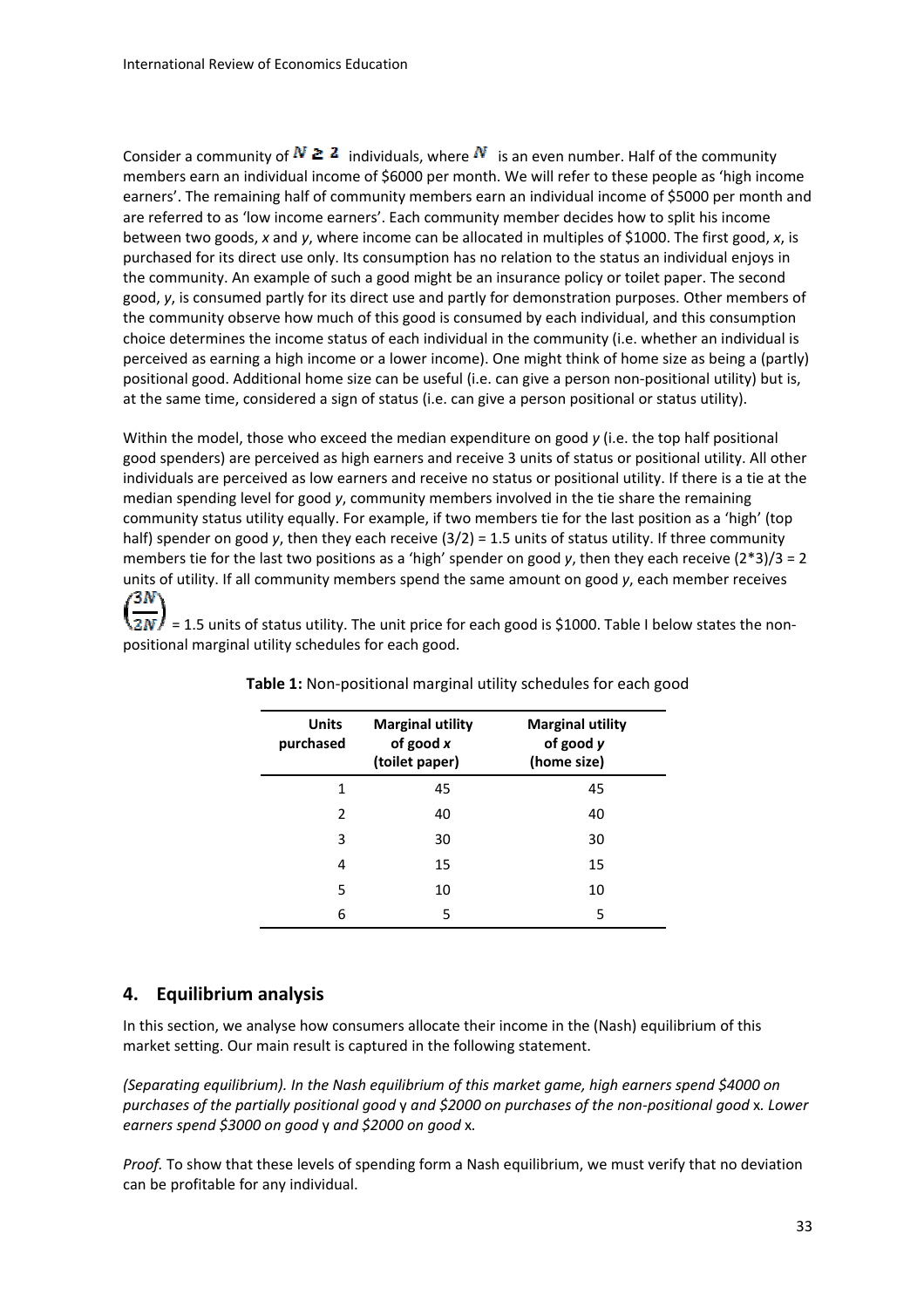#### *High income earners*

According to the strategy profile above, high earners invest more in *y* than do lower earners. Hence, high earners are identified as such and receive 3 units of status utility. Their total utility is 6+5+4+3 (from the consumption of good *y*), plus 6+5 (from the consumption of good *x*), plus the additional 3 units of status utility. These values sum to 32 units of utility. The marginal utility of the 5<sup>th</sup> unit of good y is 2 units, and the marginal utility of the 2<sup>nd</sup> unit of good x is 5 units. It is therefore obvious that a high income earner has no incentive to increase his allocation of good *y* at the expense of consuming less of good *x*. Would it be profitable for a high income earner to purchase 3 units of each good? In such a case, the high income earner's non‐positional utility would be (6+5+4) for each of the two goods. This sums to 30 units of non‐positional utility. As the high income earner can no longer be differentiated

from lower earners, he shares one unit of high income status with  $2$  other individuals. The utility derived from this tie equals



which is less than 2. Hence, it is not profitable for a high income earner to split his budget equally across the two goods – a behaviour that would be optimal without status considerations.

#### *Low income earners*

Low income earners spend \$3000 on the consumption of good *y* and \$2000 on good *x*. This allocation of income is already optimal to low income earners without status consideration. The total utility attained from the income allocation is 6+5+4+6+5 = 26 units. We need only examine the deviations in which lower income earners invest more in status. Consider the situation in which one lower income earner imitates the behaviour of the high income earners. His non-positional utility is 6+5+4+3+6 = 24 units. Ν

Such a lower income earner ties with  $\overline{2}$  high income earners. His status utility is

$$
\frac{2\cdot\frac{N}{2}}{\frac{N}{2}+1}=\frac{2}{1+\frac{2}{N}}<2
$$

.

Hence, the total utility from the deviation is less than 26 units, and such a deviation is not profitable. The strategy profile described above is an equilibrium. It is interesting to consider whether there are other equilibria in this model. According to the strategy profile described above, lower income earners do not strive for status and invest according to the social optimum (3 units in good *y* and 2 units in good *x*). Some of them might find it equally rewarding to shift to a consumption of 2 units of good *y* and 3 units of good *x*. They will still be regarded as lower income and derive the same utility from this income allocation. Thus, there are equilibria in which some (but not all) of the lower income citizens buy 2 units of *y* and 3 units of *x*. If all lower income individuals behaved in this way, would such a behaviour still constitute an equilibrium? In this case, high income earners would enjoy a profitable deviation by buying 3 units of each good (which is socially optimal), as they would still be able to differentiate themselves from the lower income individuals. Thus, the only equilibrium possible is the separating equilibrium described above.

*Voluntary disclosure of income*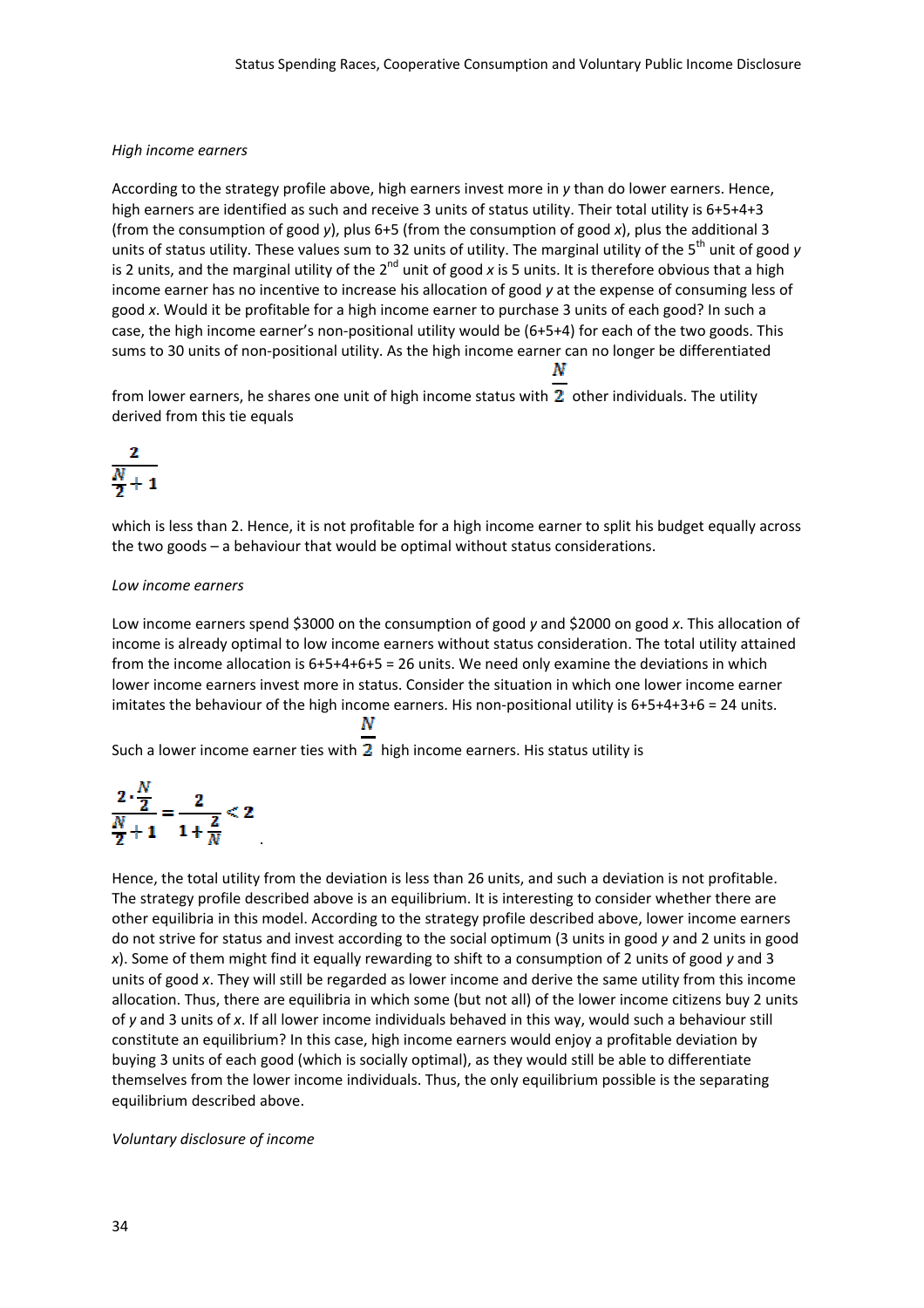In this section, we explore the impact of a voluntary income disclosure mechanism. We maintain the assumption that income is private information but allow for a technology through which individuals may disclose their income. The act of disclosing income guarantees a high income (low income) status and 3 (0) additional units of status utility to individuals earning \$6000 (\$5000). Non‐disclosing individuals, on the other hand, engage in a signalling contest amongst themselves. The total value of the signalling game is equal to 3 units multiplied by the number of high income earners who fail to disclose their income. In other words, community members can infer the aggregate amount of status that 'should be' assigned to non‐disclosing individuals in that they know the aggregate income distribution for the community and thus for the sub‐community of income disclosers. What incentives exist for high income earners to disclose their income level? The next statement describes the equilibrium profile of the voluntary income disclosure setting.

*In the voluntary disclosure equilibrium, each high income earner discloses his income, invests \$3000 in* each of goods x and y and attains a total utility of 33 units. The lower income individuals are indifferent between disclosing and not disclosing their income and attain a total level of 26 units of utility by *investing either \$3000 in good* x *and \$2000 in good* y *or \$2000 in good* x *and \$3000 in good* y*.*

Observe that, by disclosing their income status, high income earners are able to secure their position in the income distribution. Disclosure by such a person is rewarded with an additional 3 units of utility. Thus, the incentive for a high income earner to signal status through 'additional' purchases of the positional good, and sacrifice non-positional utility in doing so, is eliminated. An income-disclosing, high income earner will obtain a utility of 2(6+5+4) = 30 units of utility from consumption and 3 additional units from status. These values sum to 33 units of total utility. If high income earners disclose their income, it is immaterial whether lower income earners disclose because their earnings can be inferred. Lower income earners maximise their utility either by purchasing 2 units of good x and 3 units of good y or by purchasing 3 units of good x and 2 units of good y. Either choice gives such an individual 26 units of utility. Voluntary disclosure of income restores the socially optimal level of consumption for the two goods. To obtain more details regarding the experimental design, please see the experimental instruction sheet in Appendix A.

# **5. Experimental results**

The classroom experiment was conducted across two sections of an undergraduate Survey of Economics course at Nicholls State University in the Fall semester of 2009, shortly after students learned about utility and consumer choice. Each student received an experimental instruction sheet (see Appendix A) and was randomly assigned to an income group such that half of the students received an income of \$6000 per month and the remaining students received an income of \$5000 per month. The instruction sheet listed the marginal utility and status utility rules associated with consumption of the two goods. Each student fully allocated personal income between (integer quantities of) goods *x* and *y*, where each good carried a unit price of \$1000. Students recorded their allocations on a sheet of paper and handed the paper to the professor. The professor recorded the allocations for each individual, ranked the students in terms of status good allocations and assigned status utility accordingly.

It is important to note that students were incentivised through the assignment of course extra credit points. In each of the two treatments, those who earned an overall utility level at or above the median overall utility level in their income group were given 3 points of extra credit. Those falling below the median utility level for their income group in a given treatment were given 1 extra credit point. Individual choices across the two sections are summarised in Tables IIa to IId below.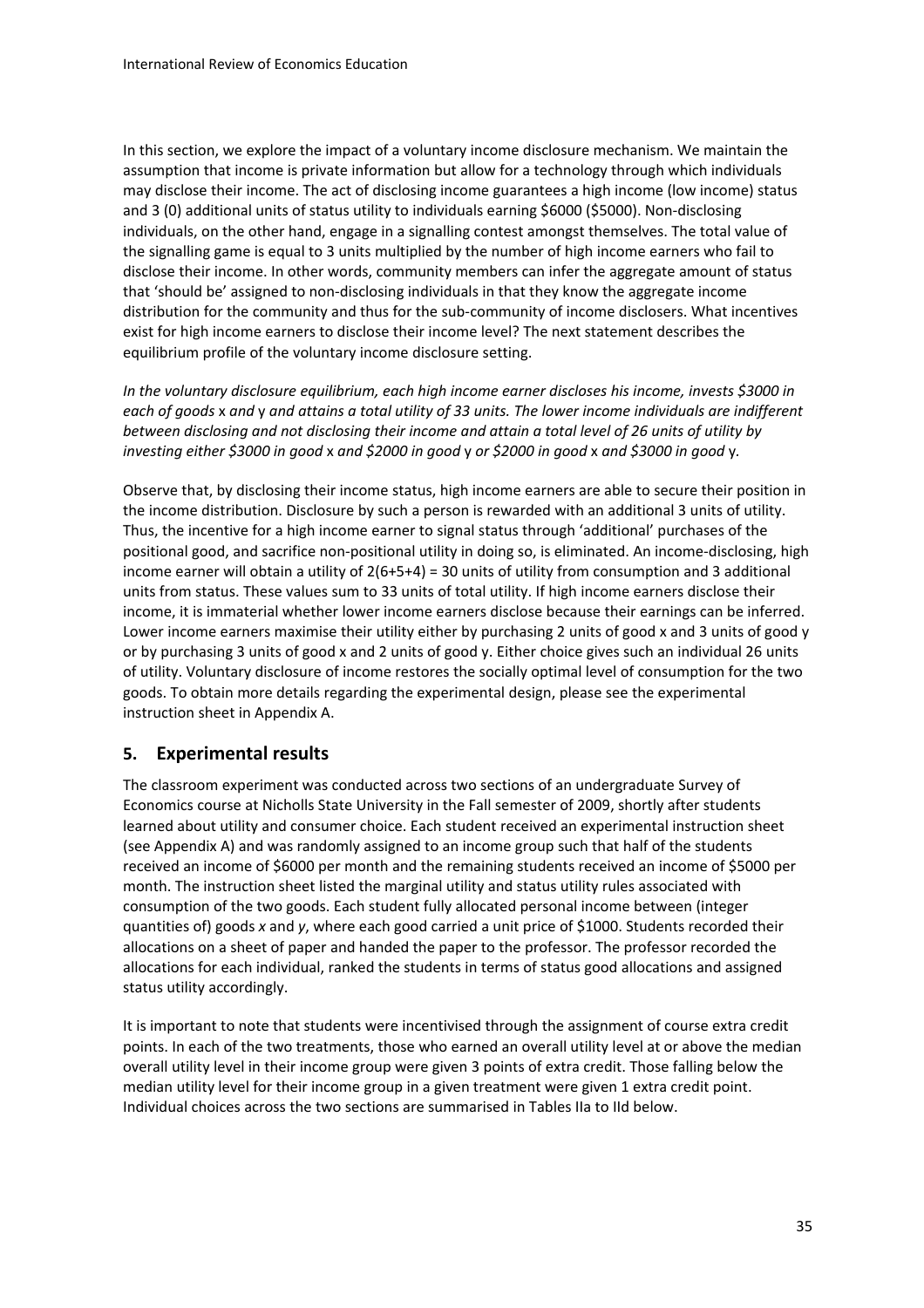| Units of y     | Frequency<br>$(n = 18)$ | Non-<br>positional<br>utility | Total utility |
|----------------|-------------------------|-------------------------------|---------------|
| 6              | 0                       | 21                            | 24            |
| 5              | 5                       | 26                            | 29            |
| 4              | 10                      | 29                            | 31.57         |
| 3              | 2                       | 30                            | 30            |
| $\overline{2}$ | 1                       | 29                            | 29            |
| 1              | 0                       | 26                            | 26            |
| 0              | 0                       | 21                            | 21            |

**Table II a:** Positional good allocation among high earners – treatment 1, section 1

#### **Table II b:** Positional good allocation among lower earners – treatment 1, section 1

| Units of $y$   | Frequency<br>$(n = 18)$ | Non-positional<br>utility | Total utility |
|----------------|-------------------------|---------------------------|---------------|
| 5              | 0                       | 20                        | 23            |
| 4              | 3                       | 24                        | 26.57         |
| 3              | 11                      | 26                        | 26            |
| $\overline{2}$ | $\overline{2}$          | 26                        | 26            |
| 1              | $\overline{2}$          | 24                        | 24            |
| 0              | ŋ                       | 20                        | 20            |

#### **Table II c:** Positional good allocation among high earners – treatment 1, section 2

| Units of $y$   | Frequency<br>$(n = 19)$ | Non-positional<br>utility | <b>Total utility</b> |
|----------------|-------------------------|---------------------------|----------------------|
| 6              | 2                       | 21                        | 24                   |
| 5              | 7                       | 26                        | 29                   |
| 4              | 8                       | 29                        | 30.85                |
| 3              | $\overline{2}$          | 30                        | 30                   |
| $\overline{2}$ | 0                       | 29                        | 29                   |
| $\mathbf{1}$   | 0                       | 26                        | 26                   |
| 0              | 0                       | 21                        | 21                   |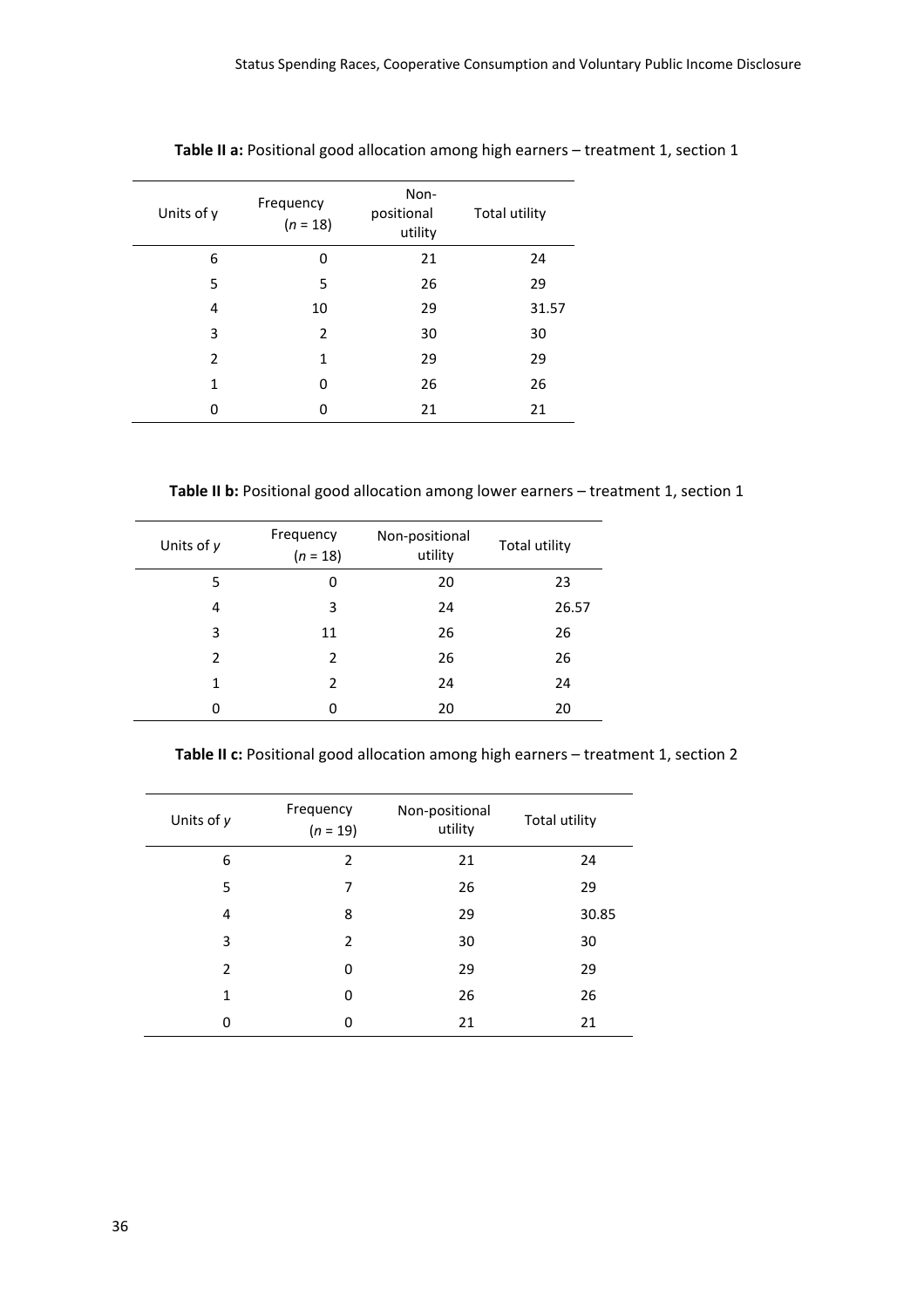| Units of $y$ | Frequency<br>$(n = 19)$ | Non-positional<br>utility | <b>Total utility</b> |
|--------------|-------------------------|---------------------------|----------------------|
| 5            | 2                       | 20                        | 23                   |
| 4            | 5                       | 24                        | 25.85                |
| 3            | 9                       | 26                        | 26                   |
| 2            | 2                       | 26                        | 26                   |
| 1            | 0                       | 24                        | 24                   |
| 0            | 1                       | 20                        | 20                   |

**Table II d:** Positional good allocation among lower earners – treatment 1, section 2

In Treatment 1, the case with no income disclosure option, the predicted choice for each group (\$4000 spending on the positional good by high income individuals and \$3000 by lower income individuals) was more frequently chosen than any other option for the group. This outcome was observed in each of the two sections. Further, average positional good allocations for the high income groups (4.06 and 4.47) and the low income groups (2.83 and 3.21) lie closest to the respective predicted equilibrium point. Lastly, those whose allocations matched the predicted equilibrium received the highest possible outcome given their status. In other words, participants interacted in such a way that the choices forming the predicted equilibrium were indeed optimal.

In Treatment 2, we introduced the option of income disclosure. That is to say, participants had the option to reveal their income before choosing allocations of the positional and non‐positional good. The outcomes for this case are featured in Tables IIIa to IIId below.

| Units of $y$   | Revealed | Frequency<br>$(n = 18)$ | Non-<br>positional<br>utility | <b>Total utility</b> |
|----------------|----------|-------------------------|-------------------------------|----------------------|
| 6              | No       | 0                       | 21                            | 24                   |
| 6              | Yes      | 0                       | 21                            | 24                   |
| 5              | No       | $\mathbf{1}$            | 26                            | 29                   |
| 5              | Yes      | 0                       | 26                            | 29                   |
| 4              | No       | $\mathbf{1}$            | 29                            | 30                   |
| 4              | Yes      | 4                       | 29                            | 32                   |
| 3              | No       | 0                       | 30                            | 30                   |
| 3              | Yes      | 10                      | 30                            | 33                   |
| $\overline{2}$ | No       | 0                       | 29                            | 29                   |
| $\overline{2}$ | Yes      | $\overline{2}$          | 29                            | 32                   |
| $\mathbf{1}$   | No       | 0                       | 26                            | 26                   |
| $\mathbf{1}$   | Yes      | 0                       | 26                            | 29                   |
| 0              | No       | 0                       | 21                            | 21                   |
| 0              | Yes      | 0                       | 21                            | 24                   |

**Table III a:** Positional good allocation among high earners – treatment 2, section 1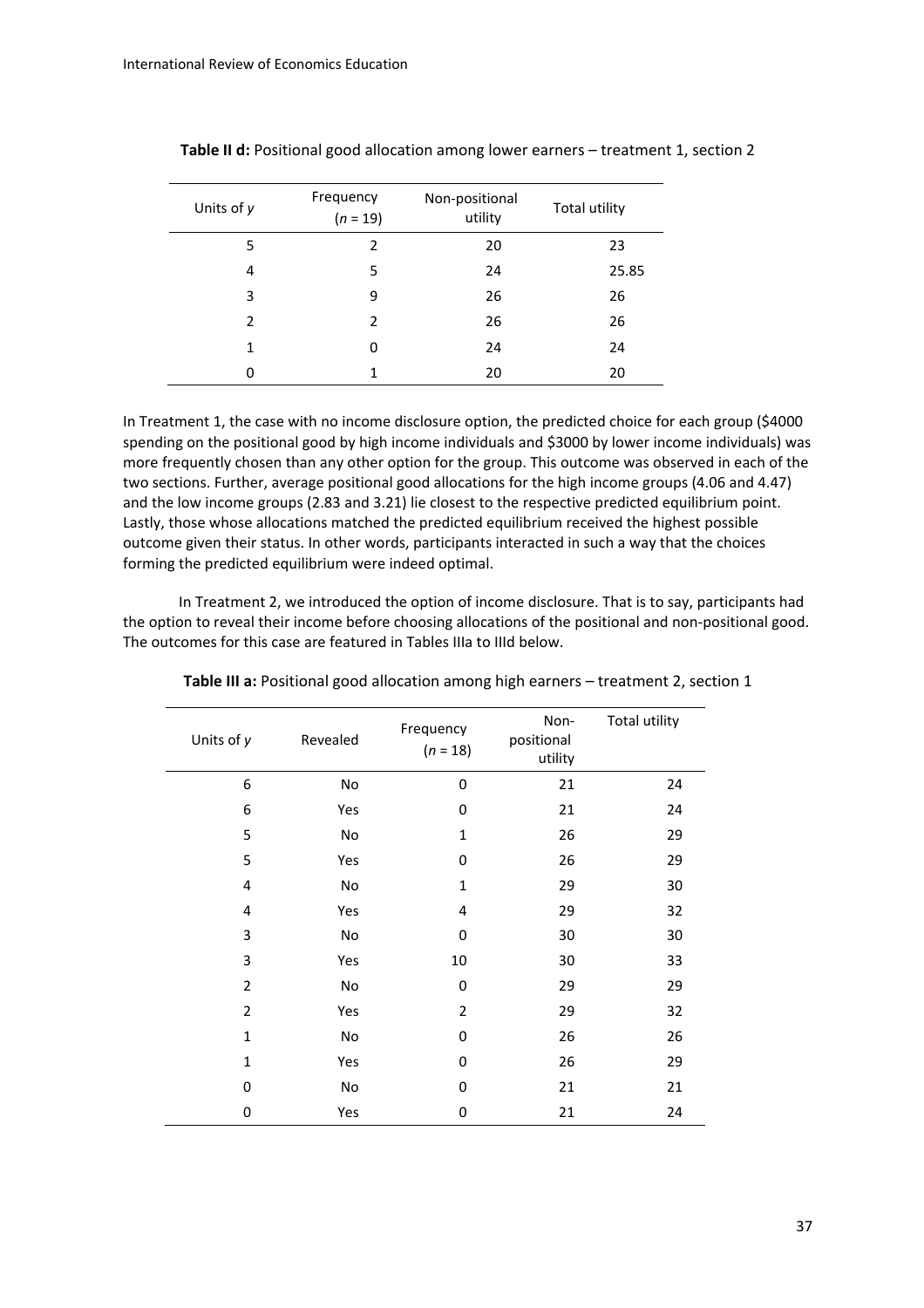| Units of $y$   | Revealed | Frequency<br>$(n = 18)$ | Non-<br>positional<br>utility | Total utility |
|----------------|----------|-------------------------|-------------------------------|---------------|
| 5              | No       | 0                       | 20                            | 23            |
| 5              | Yes      | 0                       | 20                            | 20            |
| 4              | No       | $\overline{2}$          | 24                            | 25            |
| 4              | Yes      | 0                       | 24                            | 24            |
| 3              | No       | 8                       | 26                            | 26            |
| 3              | Yes      | 3                       | 26                            | 26            |
| $\overline{2}$ | No       | 2                       | 26                            | 26            |
| $\overline{2}$ | Yes      | 3                       | 26                            | 26            |
| $\mathbf{1}$   | No       | 0                       | 24                            | 24            |
| $\mathbf{1}$   | Yes      | 0                       | 24                            | 24            |
| 0              | No       | 0                       | 20                            | 20            |
| 0              | Yes      | 0                       | 20                            | 20            |

**Table III b:** Positional good allocation among lower earners – treatment 2, section 1

# **Table III c:** Positional good allocation among high earners – treatment 2, section 2

| Units of $y$   | Revealed | Frequency<br>$(n = 19)$ | Non-<br>positional<br>utility | Total utility |
|----------------|----------|-------------------------|-------------------------------|---------------|
| 6              | No       | 0                       | 21                            | 24            |
| 6              | Yes      | $\mathbf 0$             | 21                            | 24            |
| 5              | No       | 3                       | 26                            | 29            |
| 5              | Yes      | 0                       | 26                            | 29            |
| 4              | No       | $\overline{2}$          | 29                            | 29.6          |
| 4              | Yes      | 3                       | 29                            | 32            |
| 3              | No       | $\mathbf{0}$            | 30                            | 30            |
| 3              | Yes      | 9                       | 30                            | 33            |
| $\overline{2}$ | No       | $\mathbf 0$             | 29                            | 29            |
| $\overline{2}$ | Yes      | $\mathbf 1$             | 29                            | 32            |
| $\mathbf{1}$   | No       | $\mathbf{0}$            | 26                            | 26            |
| $\mathbf{1}$   | Yes      | $\mathbf 1$             | 26                            | 29            |
| 0              | No       | 0                       | 21                            | 21            |
| 0              | Yes      | 0                       | 21                            | 24            |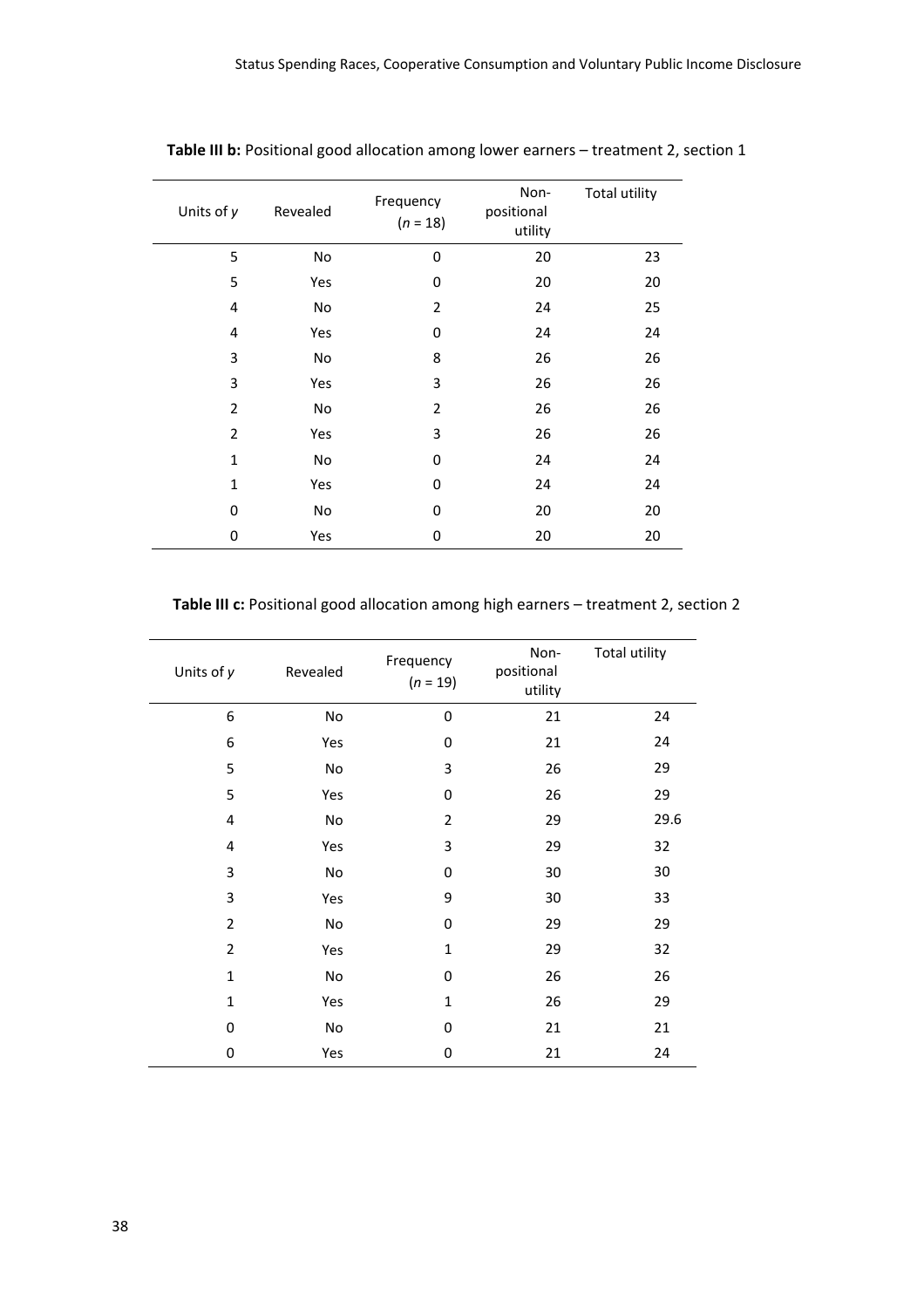| Units of y     | Revealed | Frequency<br>$(n = 19)$ | Non-<br>positional<br>utility | <b>Total utility</b> |
|----------------|----------|-------------------------|-------------------------------|----------------------|
| 5              | No       | $\mathbf{1}$            | 20                            | 23                   |
| 5              | Yes      | $\Omega$                | 20                            | 20                   |
| 4              | No       | 3                       | 24                            | 24.6                 |
| 4              | Yes      | 0                       | 24                            | 24                   |
| 3              | No       | 8                       | 26                            | 26                   |
| 3              | Yes      | 3                       | 26                            | 26                   |
| $\overline{2}$ | No       | 2                       | 26                            | 26                   |
| 2              | Yes      | 2                       | 26                            | 26                   |
| $\mathbf{1}$   | No       | $\Omega$                | 24                            | 24                   |
| 1              | Yes      | 0                       | 24                            | 24                   |
| 0              | No       | 0                       | 20                            | 20                   |
| 0              | Yes      | 0                       | 20                            | 20                   |

**Table III d:** Positional good allocation among lower earners – treatment 2, section 2

Across the two sections, most high income earners revealed their income (16 of 18 and 14 of 19), whereas a minority of lower income earners reveal their income (6 of 18 and 5 of 19). Most high income earners understood the advantage of income disclosure over costly positional good signalling. We know that higher income earners used disclosure in lieu of the signal because the typical consumption (over‐consumption) level for good *y* among this group fell drastically from Treatment 1 to Treatment 2. High income earners scaled back in average consumption of good *y* from 4.06 to 3.28 in class section 1 and from 4.47 to 3.63 in class section 2. This resulted in an increase of average utility in each section (from 30.54 to 32.28 and from 29.36 to 31.59 in the respective sections).

To test whether the typical high income earner experienced a statistically significant income gain from Treatment 1 to Treatment 2, we employ a paired samples t‐test and a Wilcoxon signed rank sum test for each class section's high income group. The paired samples t-test indicates that high income earners consume less of good *y* (two‐tailed p‐values = 0.0063 and less than 0.0001, respectively) and consequently achieve higher levels of utility from consumption (two-tailed p-values for each section < 0.0001). The Wilcoxon signed rank sum test also suggests, at a reasonable confidence level, that consumption of good y fell (p-values = 0.0026 and 0.0002, respectively) and that high income earners consequently earned higher utility levels (p‐values = 0.0002 and 0.0003, respectively). Students in the lower income group did not experience significant changes in their consumption or utility levels across treatments. Within each sample, utility levels rose by a statistically insignificant amount for lower income earners. The insignificance of this result follows the predicted experimental outcome. Lower income earners had no incentive to over‐invest in the positional good in either case. They stood only to profit in the status signalling game if a sufficient number of high income earners deviated from their optimal choice for a given treatment. Such deviations among high income earners were equally plausible in either treatment.

# **6. Discussion after the experiment**

A good means by which to initiate the debriefing of the experiment is to ask whether students made different choices in the two treatments. The instructor can count the number of students who spent more on the partially positional good in Treatment I (compared to Treatment II), the students who did not change their choice across the two treatments, and the students who spent less on the status good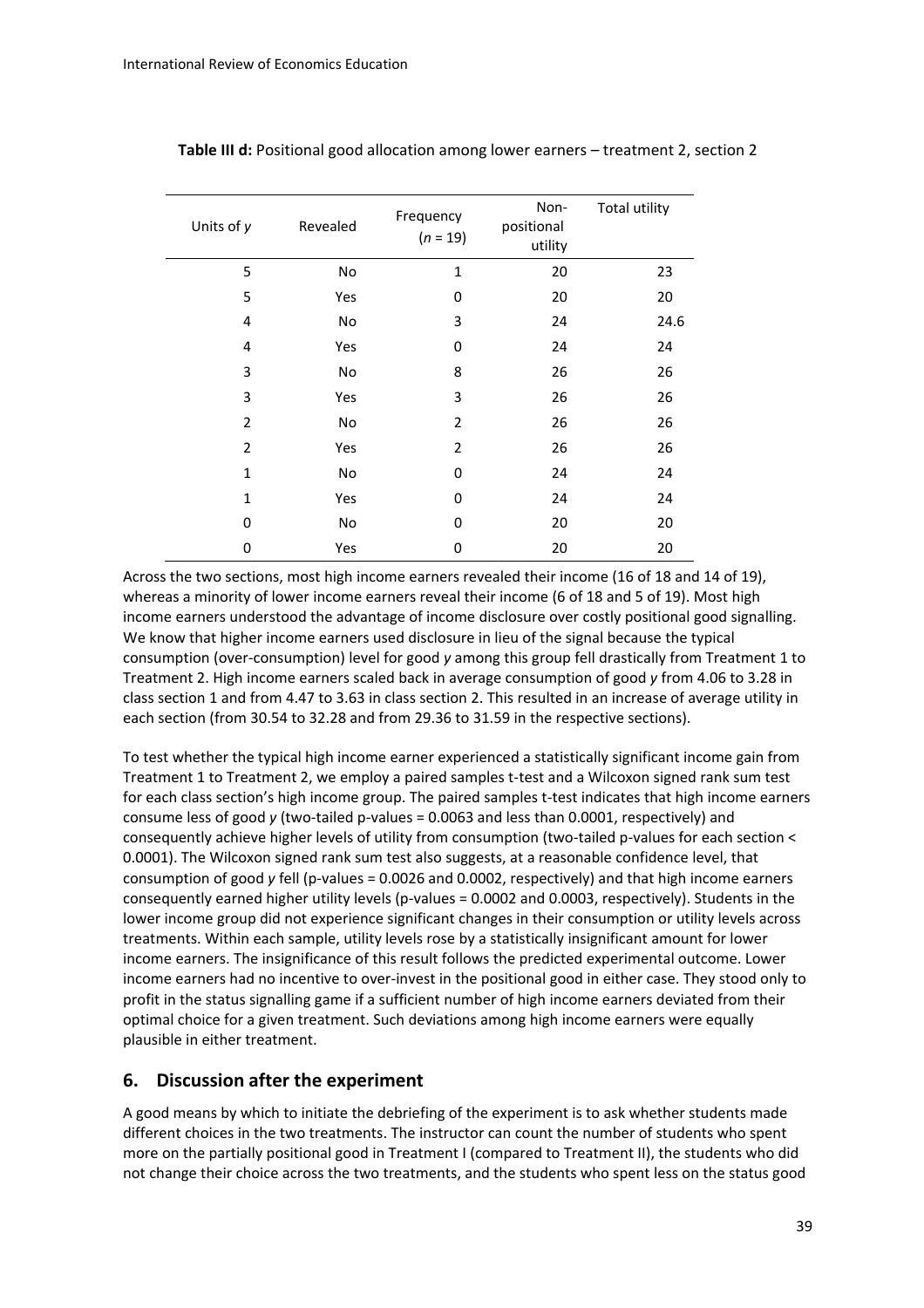in Treatment I. Then, the instructor can ask students which is the best consumption choice for high income individuals, and which is the best consumption choice for low income individuals. Typically, low income earners report that they tried to maximise their non‐positional utility, while many high income earners share that they attempted to maximise the sum of their positional and non-positional utilities. As a next step, the instructor can ask whether students realised a difference in utility level across the two treatments and count hands again. The instructor can then ask what (experimental design) factor accounts for the change in utility level across treatment.

The instructor can further help students relate the exercise to realistic behaviour by asking them for examples of social scenarios in which they have observed individuals engaged in status spending races. What are the consequences of such races? The instructor can mention that the high rates of personal bankruptcy and real estate foreclosures, as well as the high proportion of individuals without health insurance in the United States, may partly result from status spending races. Finally, we lay out some additional questions that instructors can discuss at the end of the class session and list some observed student comments.

#### *Potential questions for discussion:*

- 1) What is the chief problem associated with status races according to the experiment?
- 2) In the first treatment of the experiment, income groups have already been established. Given this, is it optimal for a high income individual to avoid a status race altogether (given that other high income individuals will engage in the status race regardless)?
- 3) Can government policy change the extent to which individuals enter into a status race?
- 4) Which goods in reality do you believe to be highly positional (i.e. to be observed for the purposes of status comparison within a community)?

#### *Observed student comments:*

- 1) School uniforms in secondary school may act to restrict status signalling through fashion expenditures.
- 2) Some secondary schools disallow students from driving to school. Such schools may wish to keep (automobile‐related) status spending at bay.
- 3) A good must be observable by one's peers to be an effective status signal.
- 4) Non-anonymous charitable donations may be a way to signal one's income status.

#### **7. Conclusion**

Recent advances in the empirical literature on the relative income hypothesis challenge the traditional assumption that individuals are concerned only with their absolute level of consumption. A departure from this assumption has significant implications for our understanding of the way markets coordinate the incentives of economic agents. When individuals are concerned with their relative social standing, free markets lead to spending races on positional goods and generally result in Pareto inferior allocations.

This paper presents a classroom experiment to introduce students to the relative income model and illustrate the effects of positional considerations on consumer choice. We develop a simplified version of Frank's (1985a) theoretical model of consumer choice, discuss its theoretical properties, and compare student behaviour during the experiment with the theoretical solution of the model. Our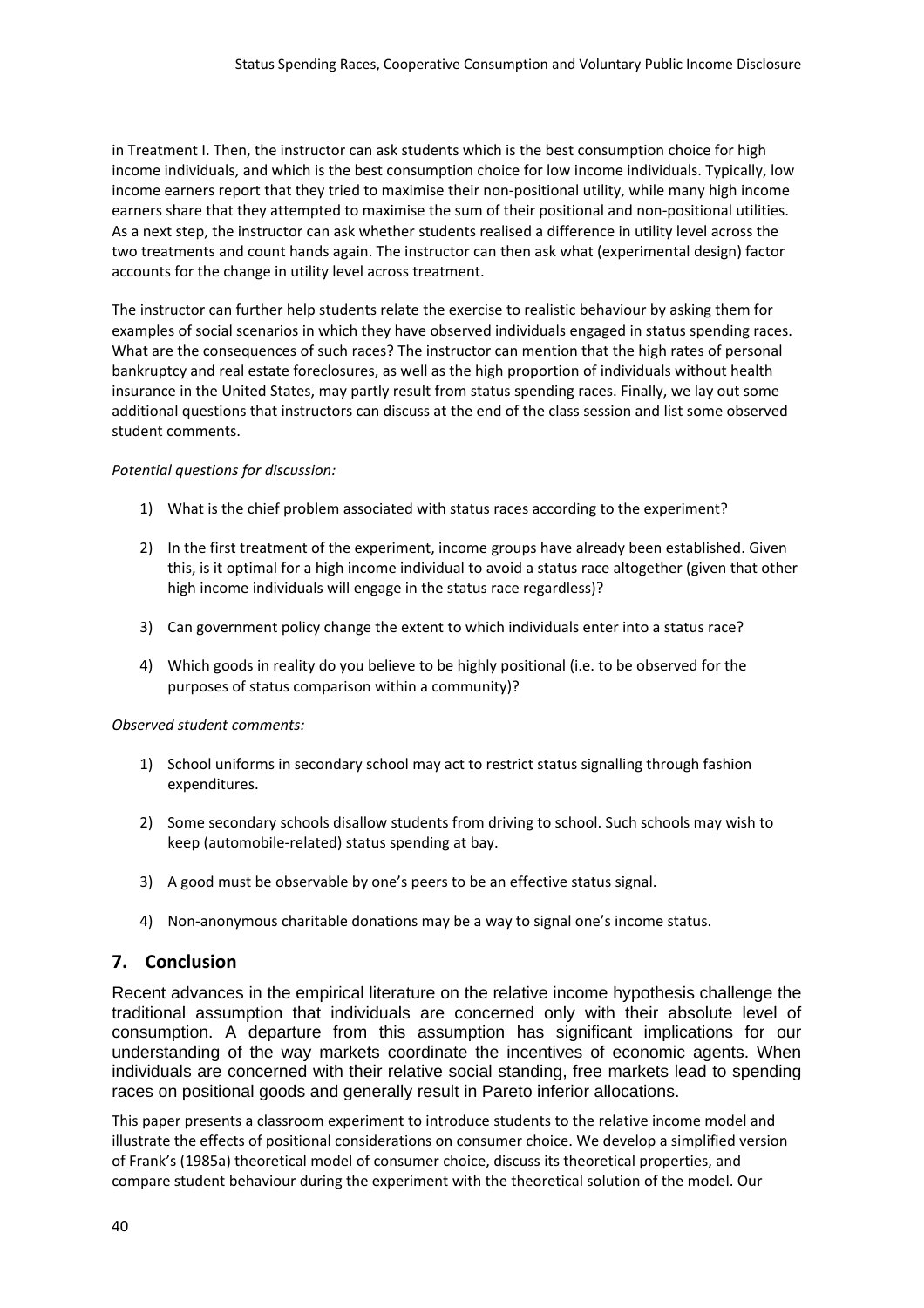analysis does not require the use of advanced mathematical techniques, yet the model illustrates how the incentives of individuals lead to overspending on the positional good.

The experiment features two income groups and a mechanism in which participants can disclose income. High income earners within the experiment are shown to over-invest in units of a positional good in the absence of a public income disclosure mechanism. However, this over-investment problem largely subsides when a public income disclosure mechanism becomes available. This is found to be true both within the predicted Nash equilibrium outcome and within experimental results. Consequently, high income earners achieve significantly higher levels of utility. Public income disclosure serves to discredit the signalling value of positional goods spending within the experiment.

#### References

Clark, A. and A. Oswald (1996). Satisfaction and comparison income. *Journal of Public Economics*, Vol. 61(3), pp. 359–81.

Duesenberry, J. (1949). Income, saving, and the theory of consumer behaviour, Cambridge: Harvard University Press.

Easterlin, R. (1974). Does economic growth improve the human lot? in (P. David and M. Reder, eds), *Nations and Households in Economic Growth: Essays in Honour of Moses Abramovitz*, Pp. 89125, New York, London: Academic Press.

Frank, R. (1985a). The demand for unobservable and other nonpositional goods, *American Economic Review,* Vol. 75(1), pp. 101–16.

Frank, R. (1985b). Choosing the right pond: human behavior and the quest for status, New York: Oxford University Press.

Frank, R. (2005). The mysterious disappearance of James Duesenberry, *The New York Times,* http://www.nytimes.com/2005/06/09/business/ 9scene.html (June 2005; rretrieved April 2008).

Frank, R. (2008). Should public policy respond to positional externalities?, *Journal of Public Economics,* Vol. 92, pp. 1777–86.

Frank, R. and R. Hutchens (1993). Wages, seniority, and the demand for rising consumption profiles, *Journal of Economic Behaviour and Organization,* Vol. 21(3), pp. 251–76.

Hopkins, E. and T. Kornienko (2004). Running to Keep in the Same Place: Consumer Choice as a Game of Status, *American Economic Review*, Vol. 94(4), pp. 1085–107

Hopkins, E. and T. Kornienko (2006).Inequality and Growth in the Presence of Competition for Status, *Economics Letters*, Vol. 93, pp. 291–6.

Hopkins, E. and T. Kornienko (2006). Status, Affluence, and Inequality: Rank‐Based Comparisons in Games of Status, *Games and Economic Behavior*, Vol. 67 (2), pp. 552–68.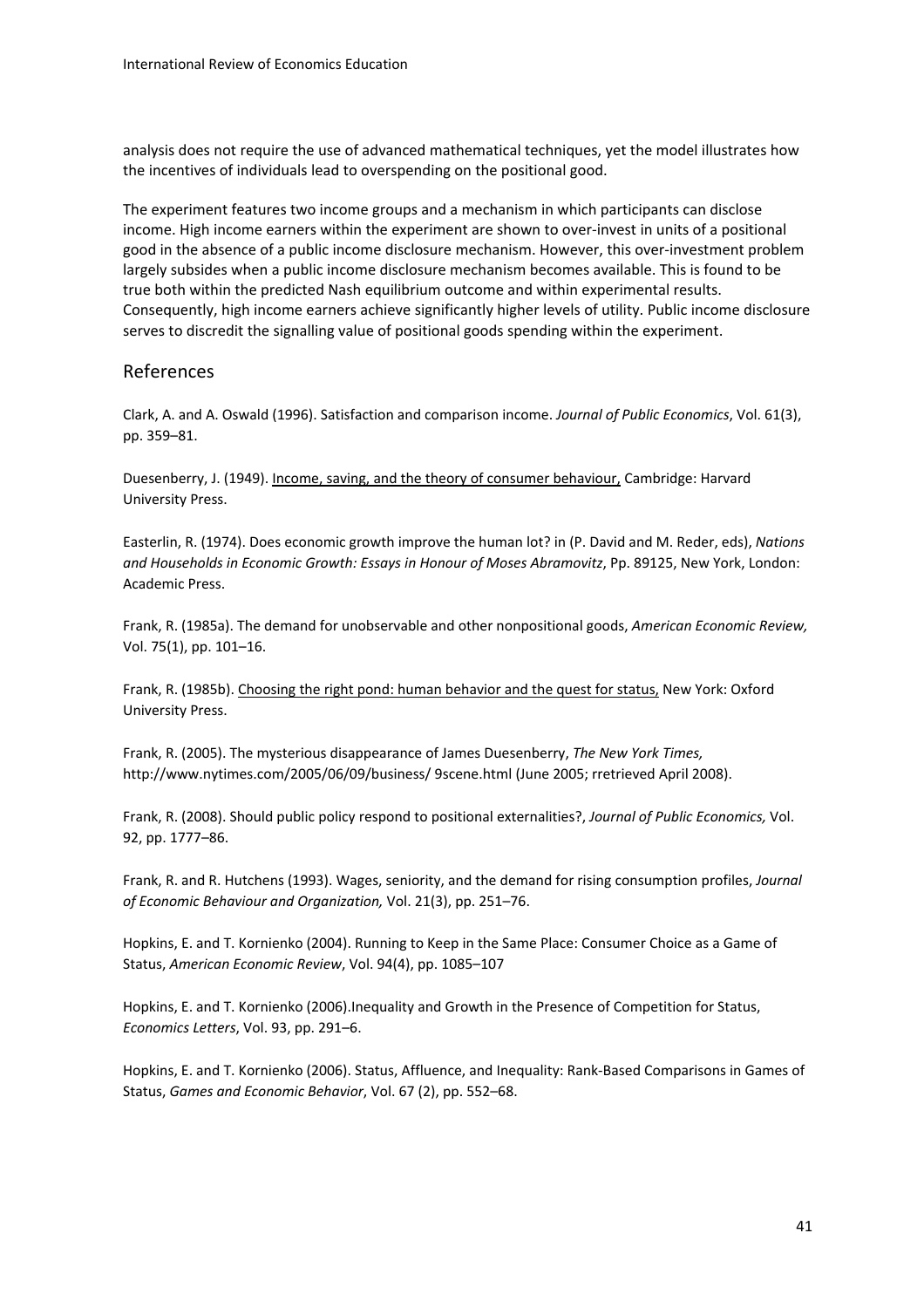Kosicki, G. (1987). A Test of the Relative Income Hypothesis, *Southern Economic Journal,* Vol. 54(2), pp. 422– 34.

Layard, R. (1980). Human satisfactions and public policy, *The Economic Journal,* Vol. 90(360), pp. 737‐–50.

Luttmer, E. (2005). Neighbors as negatives: Relative earnings and well‐being, *The Quarterly Journal of Economics*, Vol. 120(3), pp. 963–1002.

Oswald, A. (1983). Altruism, jealousy, and the theory of optimal non‐linear taxation, *Journal of Public Economics*, Vol. 20(1), pp. 77–87.

Oswald, A. (1997). Happiness and economic performance, *The Economic Journal*, Vol. 107(445), pp. 1815–31.

Solnick, S. and D. Hemenway (2005). Are positional concerns stronger in some domains

than in others?, *American Economic Review*, Vol 95, pp. 147–51.

Stevenson, B. and J. Wolfers (2008). Economic growth and subjective well-being:

Reassessing the Easterlin Paradox, Manuscript, University of Pennsylvania.

#### **Appendix A (Instructions)**

Experiment on Positional Goods Student Instructions

You are a member of a community consisting of all students in the classroom. Half of the community members earn \$6000 per month, and the other half earn \$5000 per month. The instructor will privately tell you how much your monthly earnings are in this experiment (Without revealing the number to anyone, turn to the last page of your sheet for this information.) No one except you will know how much you earn, and you also will not know how much other individuals are earning. You can spend your income on two goods.

The first good, *x*, is purchased for its direct use only. It cannot influence how others feel about you (i.e. whether others believe you to belong to the high or the low earners). You might think of this good as an insurance policy or toilet paper.

The second good, *y*, is consumed partly for its direct use and partly for positional reasons. The second consumption motivation suggests that other members of the community observe how much of this good you consume, and this consumption choice determines your position in the community (i.e. whether you are perceived to be a high income or a low income person). You might think of a positional good as home size. Additional home size can be useful (i.e. can give you non-positional utility) but is, at the same time, observed as a sign of status (i.e. can give you positional or status utility).

Your non-positional marginal utility schedules for each good are as follows: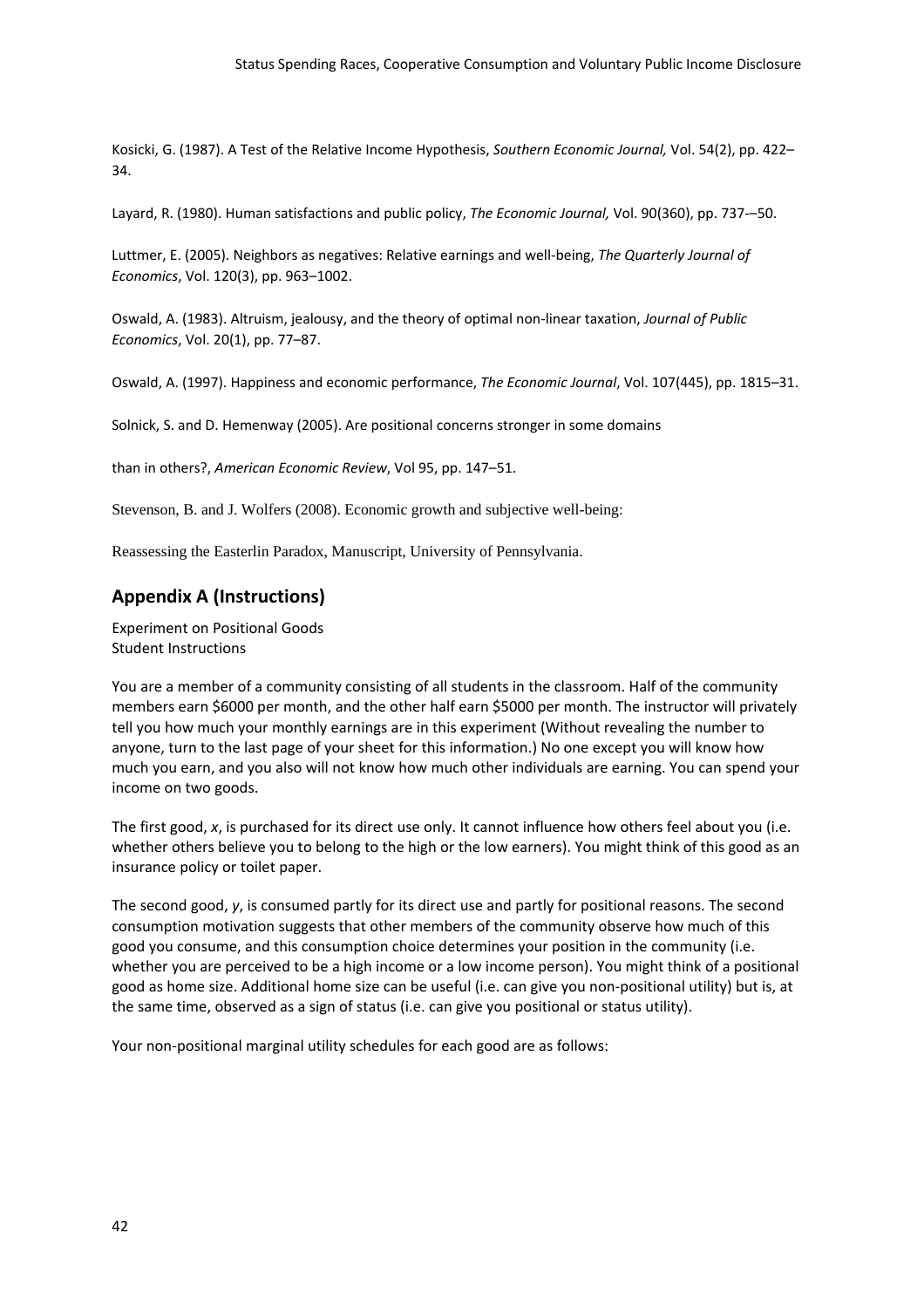**Table 1:** Non‐positional utility in consumption of *x* and *y*

| <b>Units</b><br>purchased | <b>Marginal utility</b><br>of good $x$<br>(toilet paper) | <b>Marginal utility</b><br>of good y<br>(home size) |
|---------------------------|----------------------------------------------------------|-----------------------------------------------------|
| 1                         | 6                                                        | 6                                                   |
| 2                         | 5                                                        | 5                                                   |
| 3                         | 4                                                        | 4                                                   |
| 4                         | 3                                                        | 3                                                   |
| 5                         | 2                                                        | 2                                                   |
| 6                         | 1                                                        | 1                                                   |

#### **Treatment I**

Your expenditures on good *y* are observed by other members of your community, and they determine how much utility you receive from status in addition to the direct utility received from y (as listed above). If you are in the top half of community members, in terms of quantity of good y consumed, you receive 3 units of status or positional utility. If you are in the bottom half, you receive 0 units of status utility. If there is a tie at the median spending level for good *y*, community members involved in the tie will share the remaining community status utility equally. For example, if two members tie for the last position as a 'high' (i.e. top half) spender on good *y*, then they each receive (3/2) = 1.5 units of status utility. If three community members tie for the last two positions as a 'high' spender on good *y*, then they each receive  $(2^*3)/3 = 2$  units of utility. If all community members spend the same amount on good *y*, each member receives 1.5 units of status utility. Each unit of good *x* costs \$1000, as does each unit of good *y.* Please choose how you wish to spend your income with the objective of maximising your utility. Do so by checking your chosen box in the 'Choice' column. If you are a low income person, check only one box of the low income table. If you are a high income person, check only one box of the high income table.

Low income:

| <b>Choice</b> | Good x | Good y |
|---------------|--------|--------|
|               | \$0    | \$5000 |
|               | \$1000 | \$4000 |
|               | \$2000 | \$3000 |
|               | \$3000 | \$2000 |
|               | \$4000 | \$1000 |
|               | \$5000 | \$0    |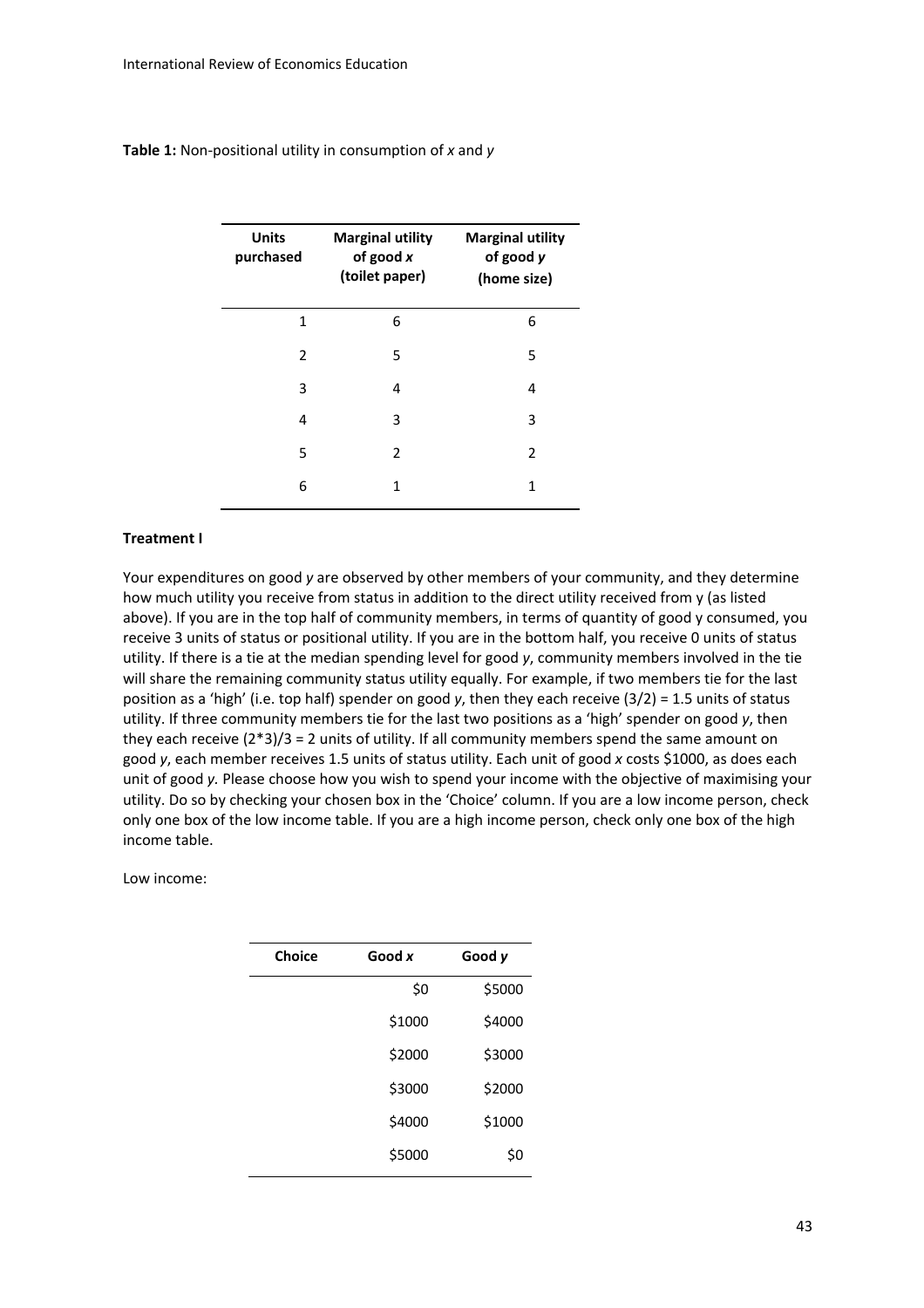High income:

| <b>Choice</b> | Good x | Good y |
|---------------|--------|--------|
|               | \$0    | \$6000 |
|               | \$1000 | \$5000 |
|               | \$2000 | \$4000 |
|               | \$3000 | \$3000 |
|               | \$4000 | \$2000 |
|               | \$5000 | \$1000 |
|               | \$6000 | \$0    |

Your income level is: (either '\$5000' or '\$6000' here, depending upon random draw).

#### **Treatment II**

Your income remains the same, but you can now voluntarily disclose your income level to all community members. If you are a high income person and disclose this information, you will receive additional 3 units of utility associated with your high income status. If you are a low income individual and disclose this information, you will receive no additional utility. After deciding whether to disclose income, you will decide how to split your income across the two goods. Your marginal utilities associated with the direct consumption of *x* and *y* are the same as in the first treatment (see Table 1).

The pool of students who do not reveal their income in Treatment II will receive status utility according to the following rules. The instructor will first calculate how many high income individuals did not disclose their income. This number will serve as the number of high status positions 'available' within the positional good status signalling game. Suppose that *m* high income individuals did not disclose their income. Of the students who did not disclose their income, whether they be high income or low income, the top *m* individuals in terms of consumption levels of good *y* receive 3 units of status utility. All other non‐disclosing individuals receive 0 units of status utility. If there is a tie at the median spending level for good *y*, community members involved in the tie will share the remaining community status utility equally as in the sharing rule of Treatment I.

Given these rules do you wish to disclose your income to other students? Check one option.

\_\_\_\_\_Yes \_\_\_\_\_\_No

Now, decide how much of good *x* and how much of good *y* you wish to purchase with the objective of maximising utility (i.e. check one box in the appropriate table).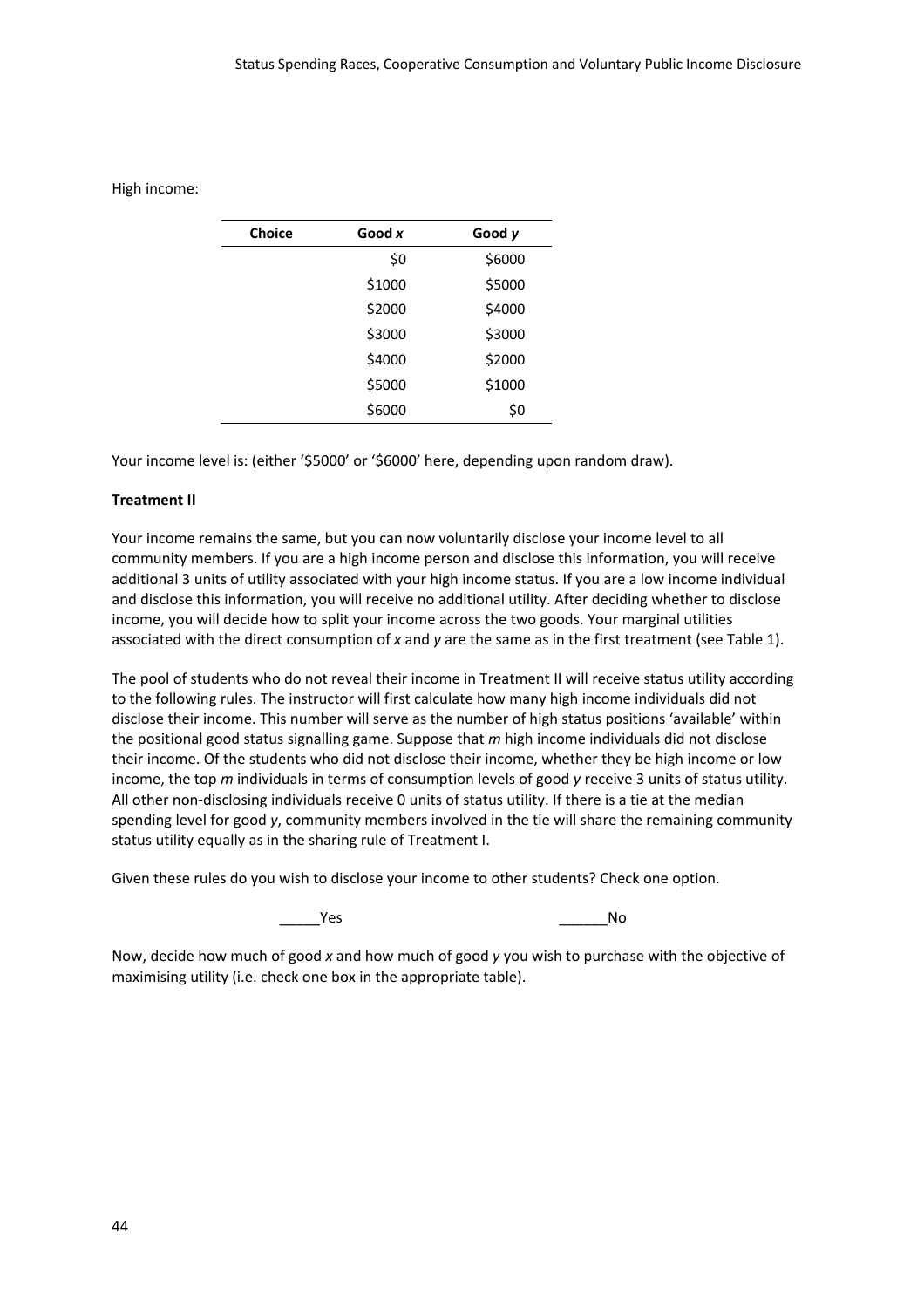#### Low income:

| <b>Choice</b> | Good x | Good y |
|---------------|--------|--------|
|               | \$0    | \$5000 |
|               | \$1000 | \$4000 |
|               | \$2000 | \$3000 |
|               | \$3000 | \$2000 |
|               | \$4000 | \$1000 |
|               | \$5000 | \$0    |
|               |        |        |

# High income:

| <b>Choice</b> | Good x | Good y |
|---------------|--------|--------|
|               | \$0    | \$6000 |
|               | \$1000 | \$5000 |
|               | \$2000 | \$4000 |
|               | \$3000 | \$3000 |
|               | \$4000 | \$2000 |
|               | \$5000 | \$1000 |
|               | \$6000 | \$0    |
|               |        |        |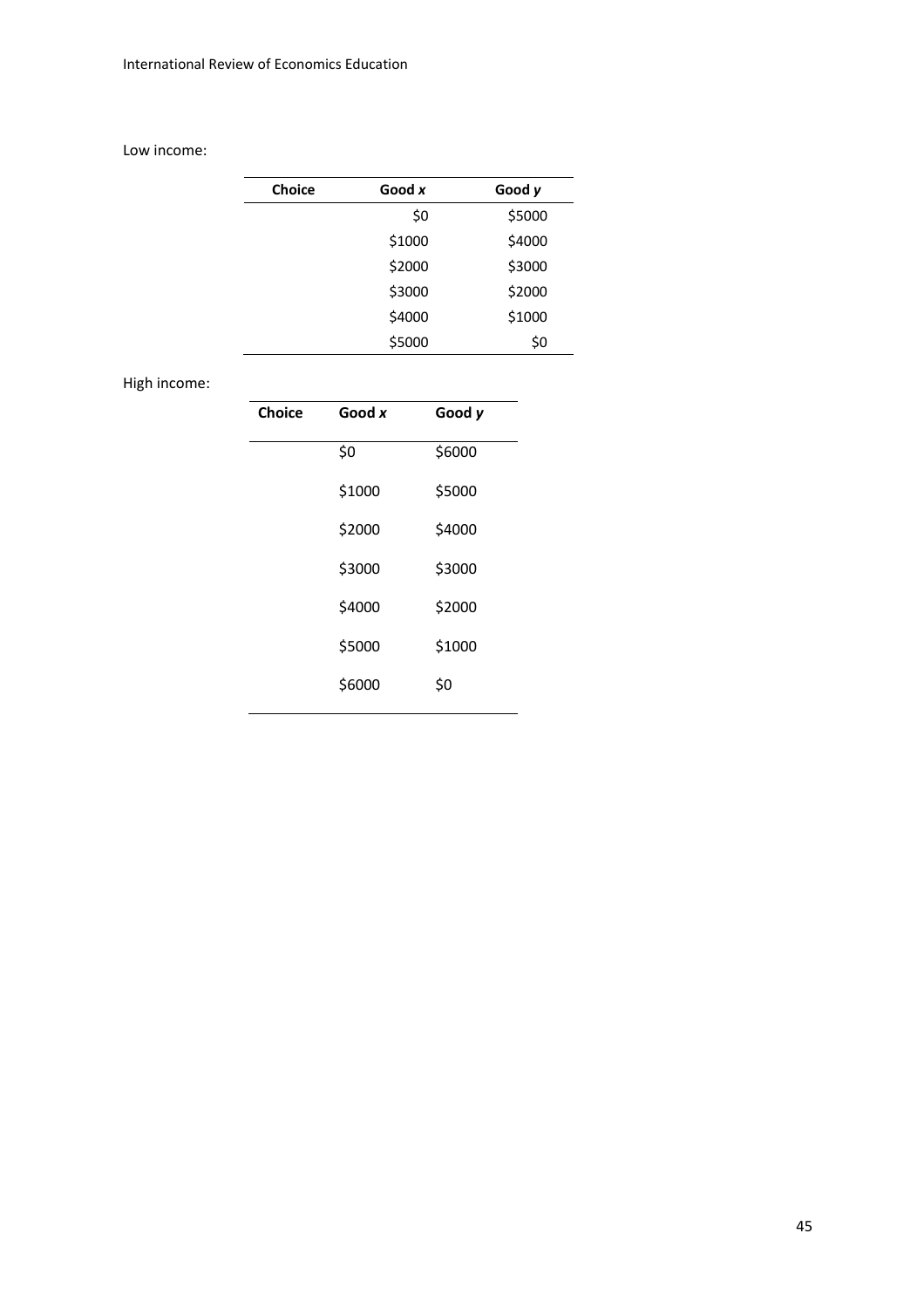# **Appendix B (Tables)**

**Table I:** Non‐positional utility in consumption of *x* and *y*

| <b>Units</b><br>purchased | <b>Marginal utility</b><br>of good $x$<br>(toilet paper) | <b>Marginal utility</b><br>of good y<br>(home size) |
|---------------------------|----------------------------------------------------------|-----------------------------------------------------|
| 1                         | 6                                                        | 6                                                   |
| $\mathcal{P}$             | 5                                                        | 5                                                   |
| 3                         | 4                                                        | 4                                                   |
| 4                         | 3                                                        | 3                                                   |
| 5                         | 2                                                        | 2                                                   |
| 6                         | 1                                                        | 1                                                   |

**Table II a:** Positional good allocation among high earners – treatment 1, section 1

| Units of y     | <b>Frequency</b><br>$(n = 18)$ | Non-positional<br>utility | <b>Total utility</b> |
|----------------|--------------------------------|---------------------------|----------------------|
| 6              | 0                              | 21                        | 24                   |
| 5              | 5                              | 26                        | 29                   |
| 4              | 10                             | 29                        | 31.57                |
| 3              | 2                              | 30                        | 30                   |
| $\overline{2}$ | $\mathbf{1}$                   | 29                        | 29                   |
| 1              | 0                              | 26                        | 26                   |
| 0              | 0                              | 21                        | 21                   |

**Table II b:** Positional good allocation among lower earners – treatment 1, section 1

| Units of $y$ | <b>Frequency</b><br>$(n = 18)$ | Non-positional<br>utility | <b>Total utility</b> |
|--------------|--------------------------------|---------------------------|----------------------|
| 5            | 0                              | 20                        | 23                   |
| 4            | 3                              | 24                        | 26.57                |
| 3            | 11                             | 26                        | 26                   |
| 2            | 2                              | 26                        | 26                   |
| 1            | $\overline{2}$                 | 24                        | 24                   |
| 0            | 0                              | 20                        | 20                   |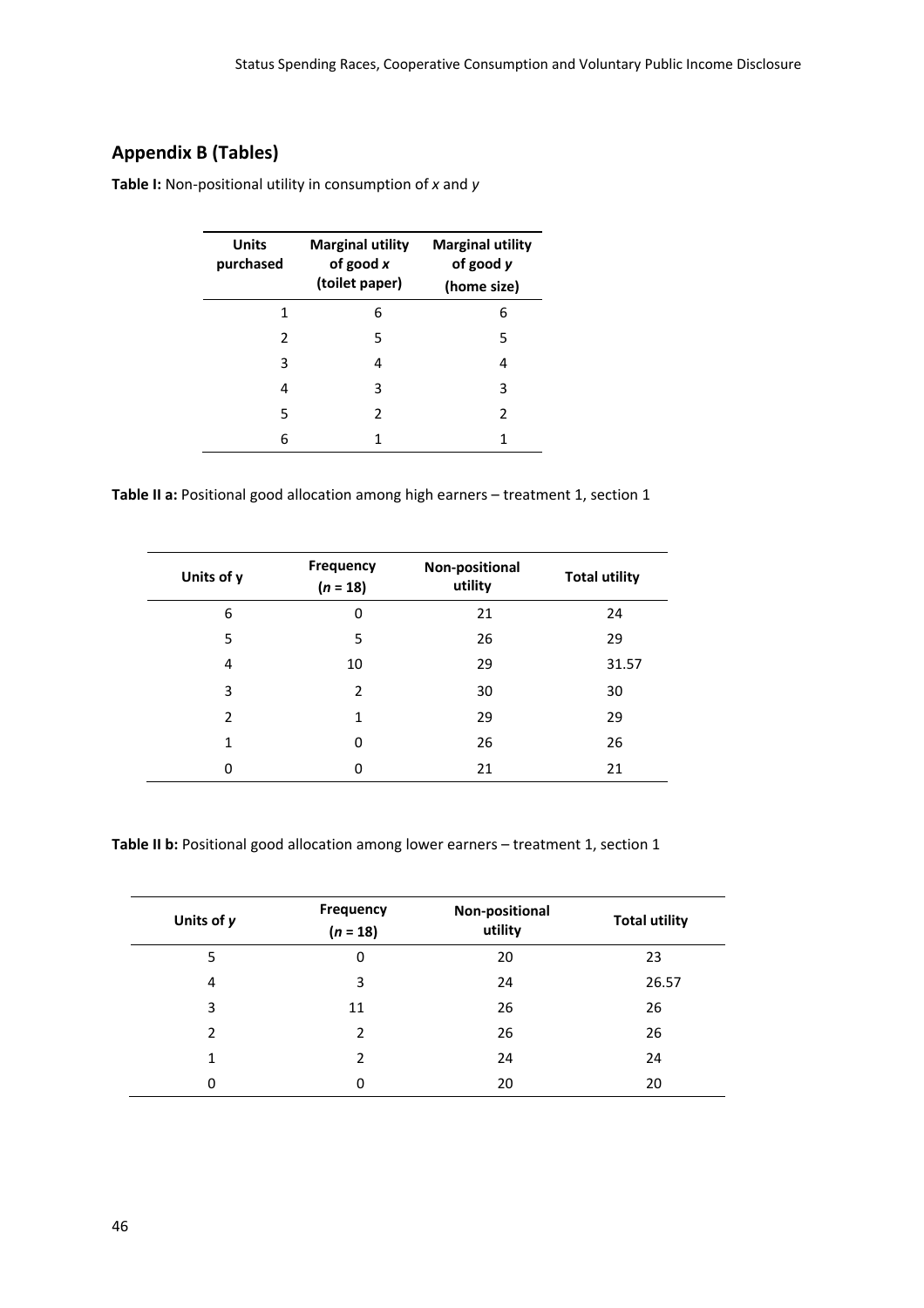| Units of y    | <b>Frequency</b><br>$(n = 19)$ | Non-positional<br>utility | <b>Total utility</b> |
|---------------|--------------------------------|---------------------------|----------------------|
| 6             | 2                              | 21                        | 24                   |
| 5             | 7                              | 26                        | 29                   |
| 4             | 8                              | 29                        | 30.85                |
| 3             | 2                              | 30                        | 30                   |
| $\mathcal{P}$ | 0                              | 29                        | 29                   |
| 1             | 0                              | 26                        | 26                   |
| 0             | 0                              | 21                        | 21                   |

**Table II c:** Positional good allocation among high earners – treatment 1, section 2

**Table II d:** Positional good allocation among lower earners – treatment 1, section 2

| Units of $y$  | <b>Frequency</b><br>$(n = 19)$ | Non-positional<br>utility | <b>Total utility</b> |
|---------------|--------------------------------|---------------------------|----------------------|
| 5             | 2                              | 20                        | 23                   |
| 4             | 5                              | 24                        | 25.85                |
| 3             | 9                              | 26                        | 26                   |
| $\mathcal{P}$ | $\overline{2}$                 | 26                        | 26                   |
| 1             | 0                              | 24                        | 24                   |
| 0             | 1                              | 20                        | 20                   |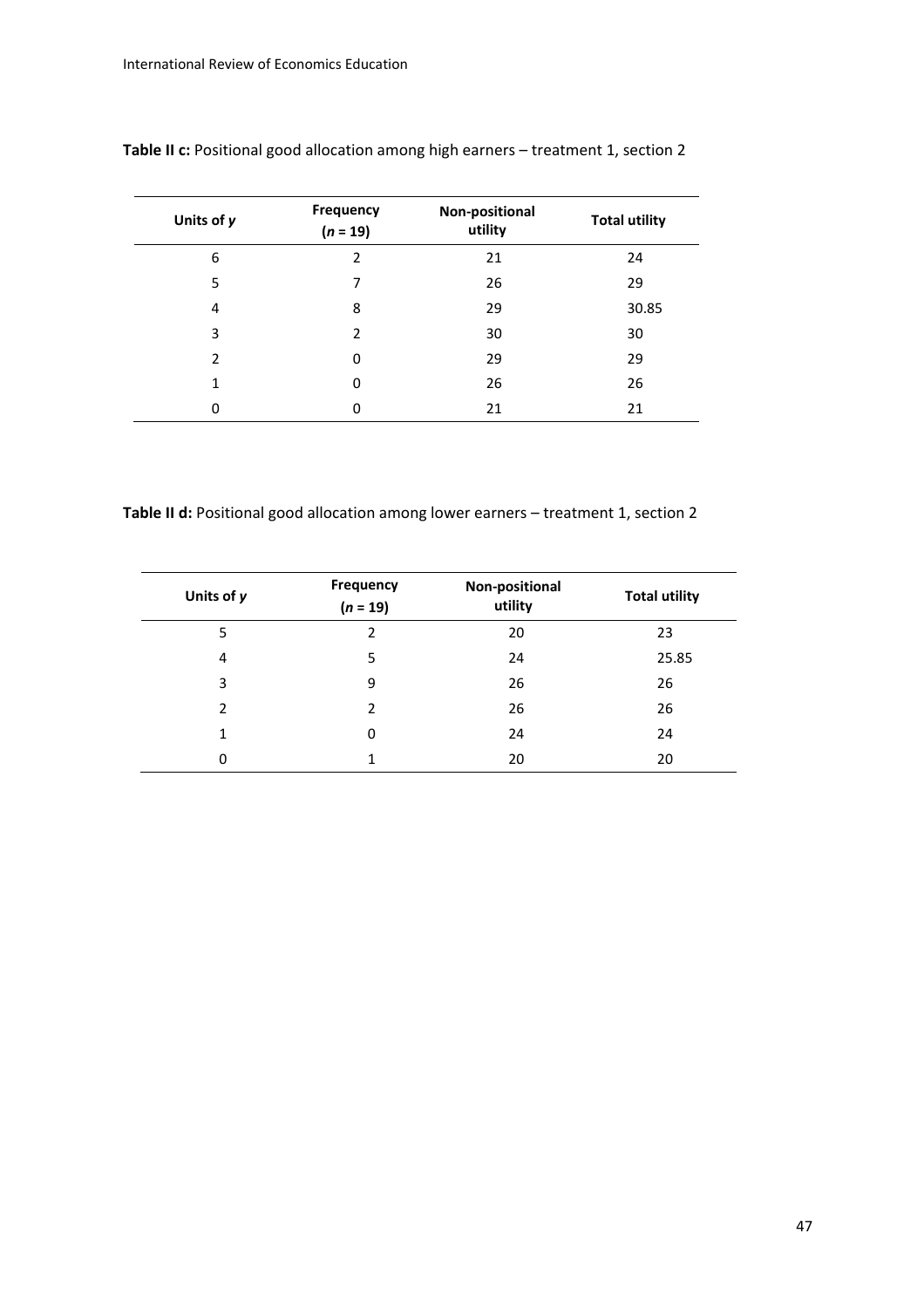| Units of $y$   | Revealed | Frequency<br>$(n = 18)$ | Non-positional<br>utility | <b>Total utility</b> |
|----------------|----------|-------------------------|---------------------------|----------------------|
| 6              | No       | 0                       | 21                        | 24                   |
| 6              | Yes      | 0                       | 21                        | 24                   |
| 5              | No       | $\mathbf{1}$            | 26                        | 29                   |
| 5              | Yes      | 0                       | 26                        | 29                   |
| 4              | No       | $\mathbf{1}$            | 29                        | 30                   |
| 4              | Yes      | 4                       | 29                        | 32                   |
| 3              | No       | 0                       | 30                        | 30                   |
| 3              | Yes      | 10                      | 30                        | 33                   |
| $\overline{2}$ | No       | 0                       | 29                        | 29                   |
| $\overline{2}$ | Yes      | $\overline{2}$          | 29                        | 32                   |
| $\mathbf{1}$   | No       | 0                       | 26                        | 26                   |
| 1              | Yes      | 0                       | 26                        | 29                   |
| $\mathbf 0$    | No       | $\mathbf 0$             | 21                        | 21                   |
| 0              | Yes      | 0                       | 21                        | 24                   |

**Table III a:** Positional good allocation among high earners – treatment 2, section 1

**Table III b:** Positional good allocation among lower earners – treatment 2, section 1

| Units of y     | Revealed | Frequency<br>$(n = 18)$ | Non-positional<br>utility | <b>Total utility</b> |
|----------------|----------|-------------------------|---------------------------|----------------------|
| 5              | No       | $\mathbf 0$             | 20                        | 23                   |
| 5              | Yes      | $\mathbf 0$             | 20                        | 20                   |
| 4              | No       | $\overline{2}$          | 24                        | 25                   |
| 4              | Yes      | $\mathbf 0$             | 24                        | 24                   |
| 3              | No       | 8                       | 26                        | 26                   |
| 3              | Yes      | 3                       | 26                        | 26                   |
| 2              | No       | $\overline{2}$          | 26                        | 26                   |
| $\overline{2}$ | Yes      | 3                       | 26                        | 26                   |
| $\mathbf{1}$   | No       | 0                       | 24                        | 24                   |
| $\mathbf{1}$   | Yes      | $\Omega$                | 24                        | 24                   |
| $\Omega$       | No       | 0                       | 20                        | 20                   |
| 0              | Yes      | 0                       | 20                        | 20                   |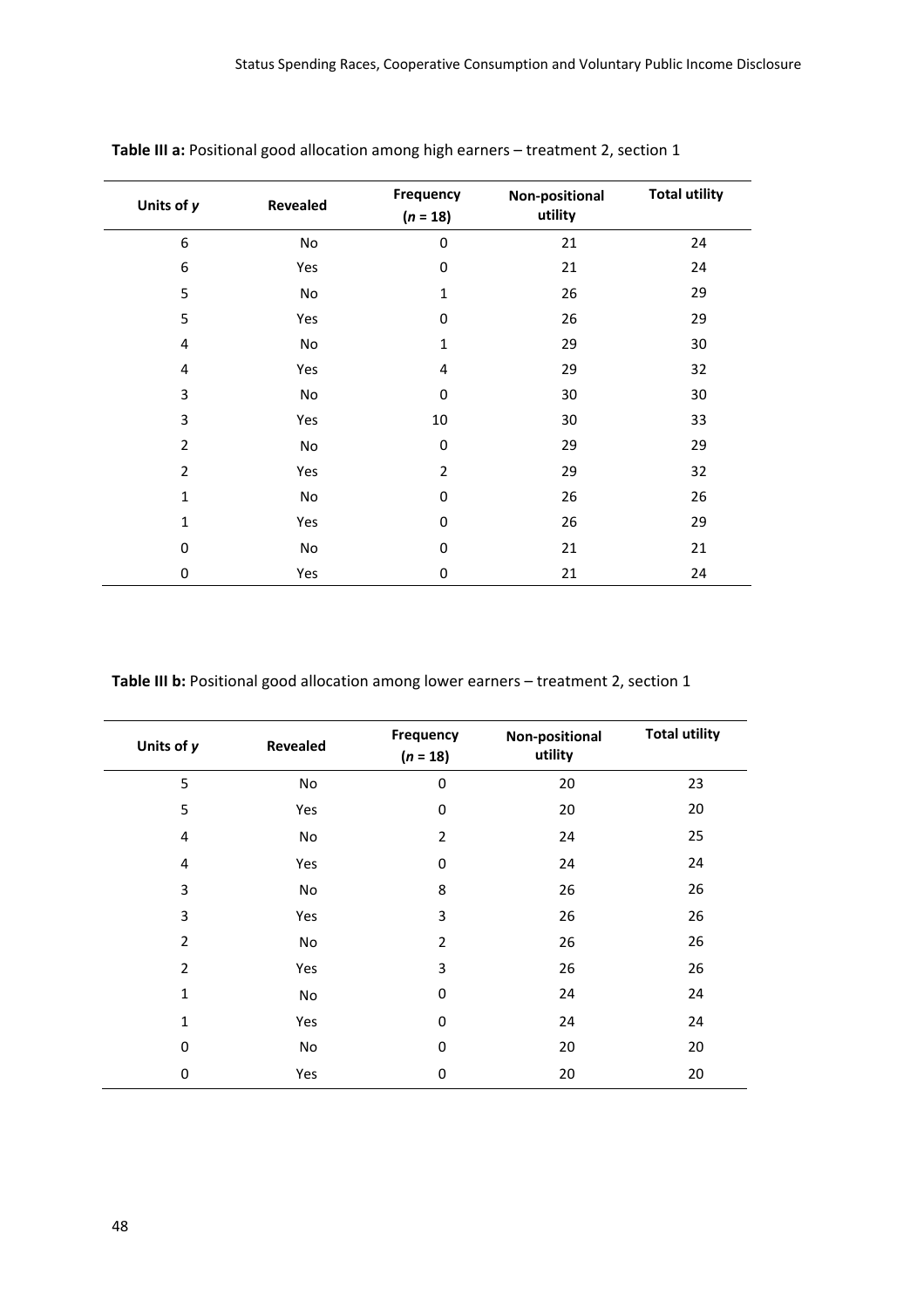| Units of y     | Revealed | Frequency<br>$(n = 19)$ | Non-positional<br>utility | <b>Total utility</b> |
|----------------|----------|-------------------------|---------------------------|----------------------|
| 6              | No       | $\mathbf 0$             | 21                        | 24                   |
| 6              | Yes      | 0                       | 21                        | 24                   |
| 5              | No       | 3                       | 26                        | 29                   |
| 5              | Yes      | $\boldsymbol{0}$        | 26                        | 29                   |
| 4              | No       | $\overline{2}$          | 29                        | 29.6                 |
| 4              | Yes      | 3                       | 29                        | 32                   |
| 3              | No       | $\bf{0}$                | 30                        | 30                   |
| 3              | Yes      | 9                       | 30                        | 33                   |
| $\overline{2}$ | No       | $\mathbf 0$             | 29                        | 29                   |
| $\overline{2}$ | Yes      | $\mathbf{1}$            | 29                        | 32                   |
| $\mathbf{1}$   | No       | $\mathbf 0$             | 26                        | 26                   |
| 1              | Yes      | 1                       | 26                        | 29                   |
| 0              | No       | $\bf{0}$                | 21                        | 21                   |
| 0              | Yes      | 0                       | 21                        | 24                   |

**Table III c:** Positional good allocation among high earners – treatment 2, section 2

**Table III d:** Positional good allocation among lower earners – treatment 2, section 2

| Units of y     | Revealed | Frequency<br>$(n = 19)$ | Non-positional<br>utility | <b>Total utility</b> |
|----------------|----------|-------------------------|---------------------------|----------------------|
| 5              | No       | 1                       | 20                        | 23                   |
| 5              | Yes      | 0                       | 20                        | 20                   |
| 4              | No       | 3                       | 24                        | 24.6                 |
| 4              | Yes      | 0                       | 24                        | 24                   |
| 3              | No       | 8                       | 26                        | 26                   |
| 3              | Yes      | 3                       | 26                        | 26                   |
| $\overline{2}$ | No       | $\overline{2}$          | 26                        | 26                   |
| $\overline{2}$ | Yes      | 2                       | 26                        | 26                   |
| 1              | No       | $\mathbf 0$             | 24                        | 24                   |
| 1              | Yes      | 0                       | 24                        | 24                   |
| 0              | No       | $\boldsymbol{0}$        | 20                        | 20                   |
| 0              | Yes      | 0                       | 20                        | 20                   |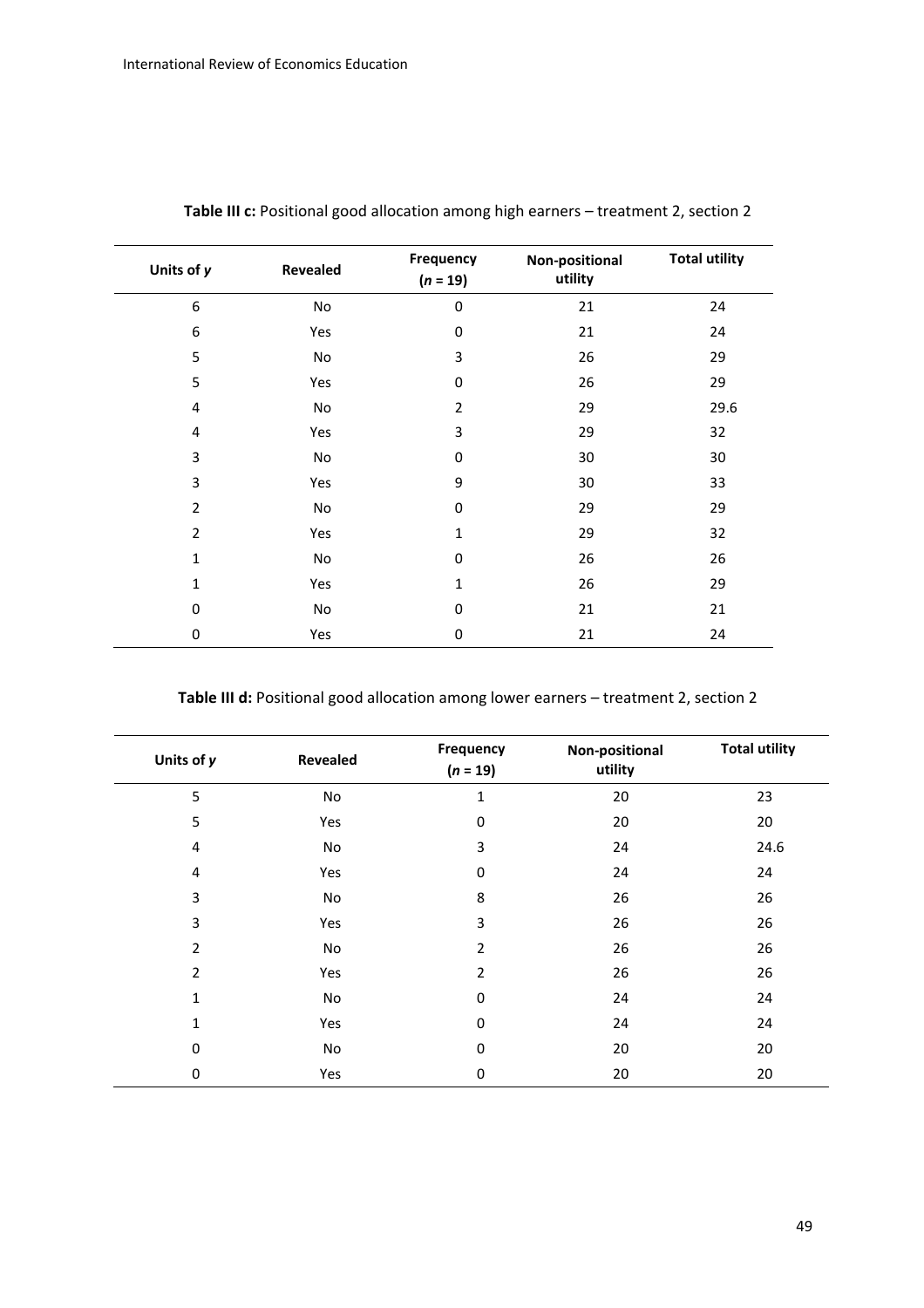# **Appendix C (Alternative exercise)**

You are a member of a small neighbourhood consisting of four individuals. Two of the individuals earn a monthly income of \$6000 (we will refer to them as being high income earners or 'rich' individuals), and the other two earn \$5000 per month (low income earners or 'poor' individuals). Each individual knows only his/her own income, but does not know who is 'rich' and who is 'poor' of his neighbours. Each individual divides his income across two goods, *x* and *y,* and we assume for simplicity that a unit of each good costs \$1000.

The first good, *x*, is purchased for its direct use only. It cannot influence how you are perceived by your neighbours (i.e. whether they believe you to belong to the high or the low earners). You might think of this good as an insurance policy or toilet paper.

The second good, *y*, is consumed partly for its direct use and partly for positional reasons. The second consumption motivation suggests that other members of the community observe how much of this good you consume, and this consumption choice determines your position in the neighbourhood (i.e. whether you are perceived to be a high income or a low income person). You might think of a positional good as home size. Additional home size can be useful (i.e. can give you non-positional utility) but is, at the same time, perceived as a sign of status (i.e. can give you positional or status utility).

| Units<br>purchased | <b>Marginal utility</b><br>of good $x$<br>(toilet paper) | <b>Marginal utility</b><br>of good y<br>(home size) |
|--------------------|----------------------------------------------------------|-----------------------------------------------------|
| 1                  | 45                                                       | 45                                                  |
| $\overline{2}$     | 40                                                       | 40                                                  |
| 3                  | 30                                                       | 30                                                  |
| 4                  | 15                                                       | 15                                                  |
| 5                  | 10                                                       | 10                                                  |
| 6                  | 5                                                        | 5                                                   |

Your non-positional marginal utility schedules for each good are as follows:

The amount of good *y* that you consume is observed by other members of your community, and you also observe how many units each of your neighbours consume from the status good. These consumption quantities determine how much utility you receive from status in addition to the direct utility received from *y* (as listed above). If you are in the top half of community members, in terms of quantity of good *y* consumed, you receive 30 units of status or positional utility. If you are in the bottom half, you receive 0 units of status utility. If there is a tie at the median spending level for good *y*, community members involved in the tie will share the remaining community status utility equally. For example, if two members tie for the last position as a 'high' (i.e. top half) spender on good *y*, then they each receive (30/2) = 15 units of status utility. If three community members tie for the last position as a 'high' spender on good *y*, then they each receive 30/3 = 10 units of utility.

a) Assume that you are a high income earner. Assume also that the other high income earner purchases 4 units of the positional good, and each of the two low income earners purchase 3 units of the positional good. Fill out the table below to determine the utility that you will receive for each of the budget allocations given in the rows. What is your optimal choice?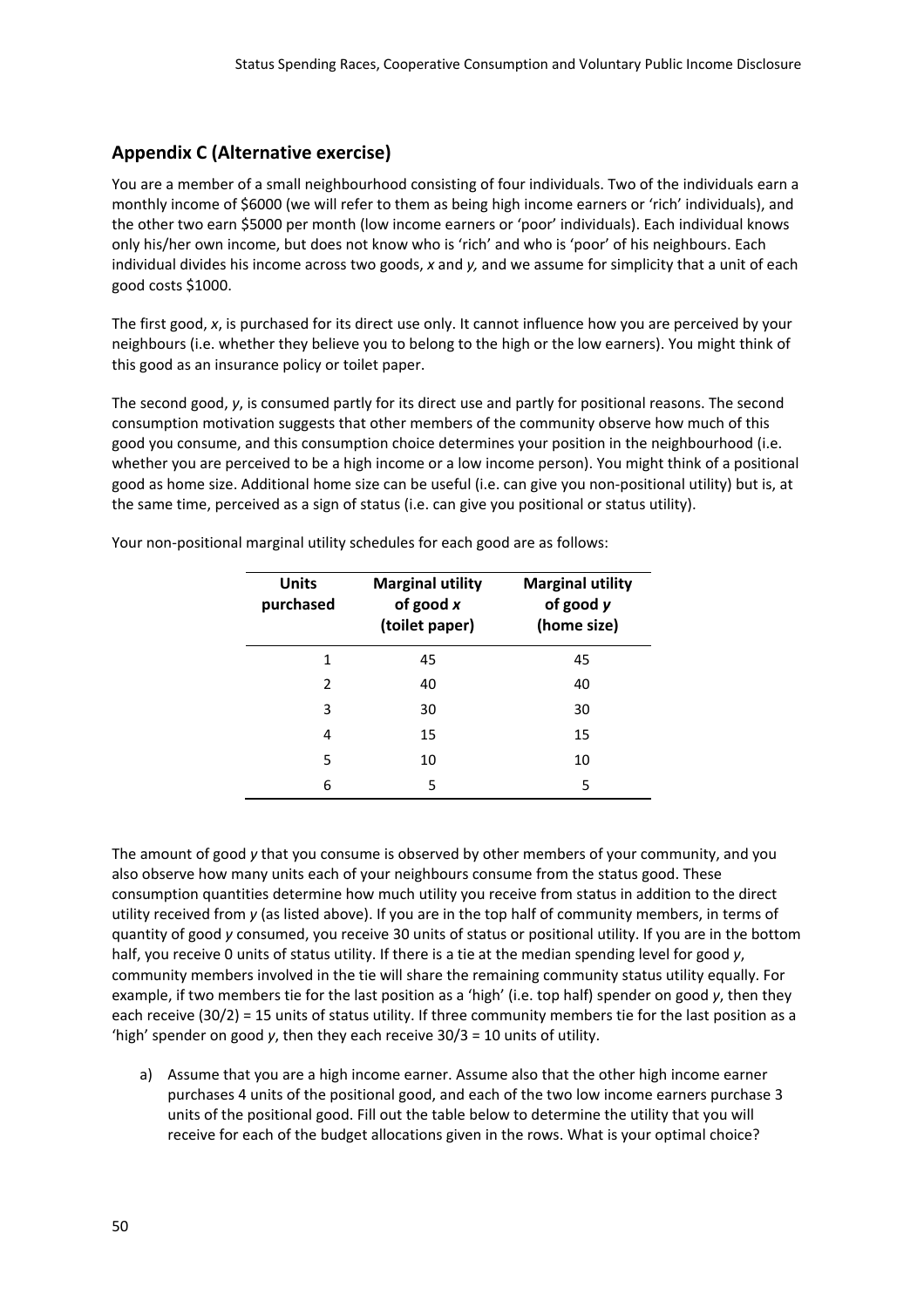| <b>Positional</b><br>utility | Non-positional<br>utility | <b>Total</b><br>utility | Good x | Good y |
|------------------------------|---------------------------|-------------------------|--------|--------|
| 30                           | 145                       | 175                     | \$0    | \$6000 |
| 30                           | 180                       | 215                     | \$1000 | \$5000 |
| 30                           | 215                       | 245                     | \$2000 | \$4000 |
| 10                           | 230                       | 240                     | \$3000 | \$3000 |
| 0                            | 215                       | 215                     | \$4000 | \$2000 |
| 0                            | 185                       | 185                     | \$5000 | \$1000 |
| 0                            | 145                       | 145                     | \$6000 | \$0    |

*Solution:*

*The optimal choice is to purchase 3 units of each good.* 

b) Assume that you are a low income earner. Assume also that the high income earners purchase 4 units of the positional good, and the other low income earner purchases 3 units of the positional good. Fill out the table below to determine the utility that you will receive for each of the budget allocations given in the rows. What is your optimal choice?

#### *Solution:*

| <b>Positional</b><br>utility | <b>Non-positional</b><br>utility | <b>Total</b><br>utility | Good x | Good y |
|------------------------------|----------------------------------|-------------------------|--------|--------|
| 30                           | 140                              | 170                     | \$0    | \$5000 |
| 20                           | 185                              | 205                     | \$1000 | \$4000 |
| 0                            | 210                              | 210                     | \$2000 | \$3000 |
| 0                            | 210                              | 210                     | \$3000 | \$2000 |
| 0                            | 185                              | 185                     | \$4000 | \$1000 |
| 0                            | 140                              | 140                     | \$5000 | \$0    |

*The optimal choice is to purchase either 2 or 3 units of the positional good.* 

c) Calculate the opportunity cost of purchasing the fourth unit of the positional good for rich and for poor individuals. Why does a rich individual find it worthwhile to consume the fourth unit and a poor individual does not?

#### *Solution:*

A rich individual who increases his consumption of the positional good from 3 to 4 gains 15 additional units of utility but loses 40 units of utility due to the reduction in consumption of the non-positional good from 3 to 2 units. So, the opportunity cost is 25. This is less than 30 units gained in positional utility. A poor individual gains 15 additional units but loses 40 units due to the reduction in consumption of the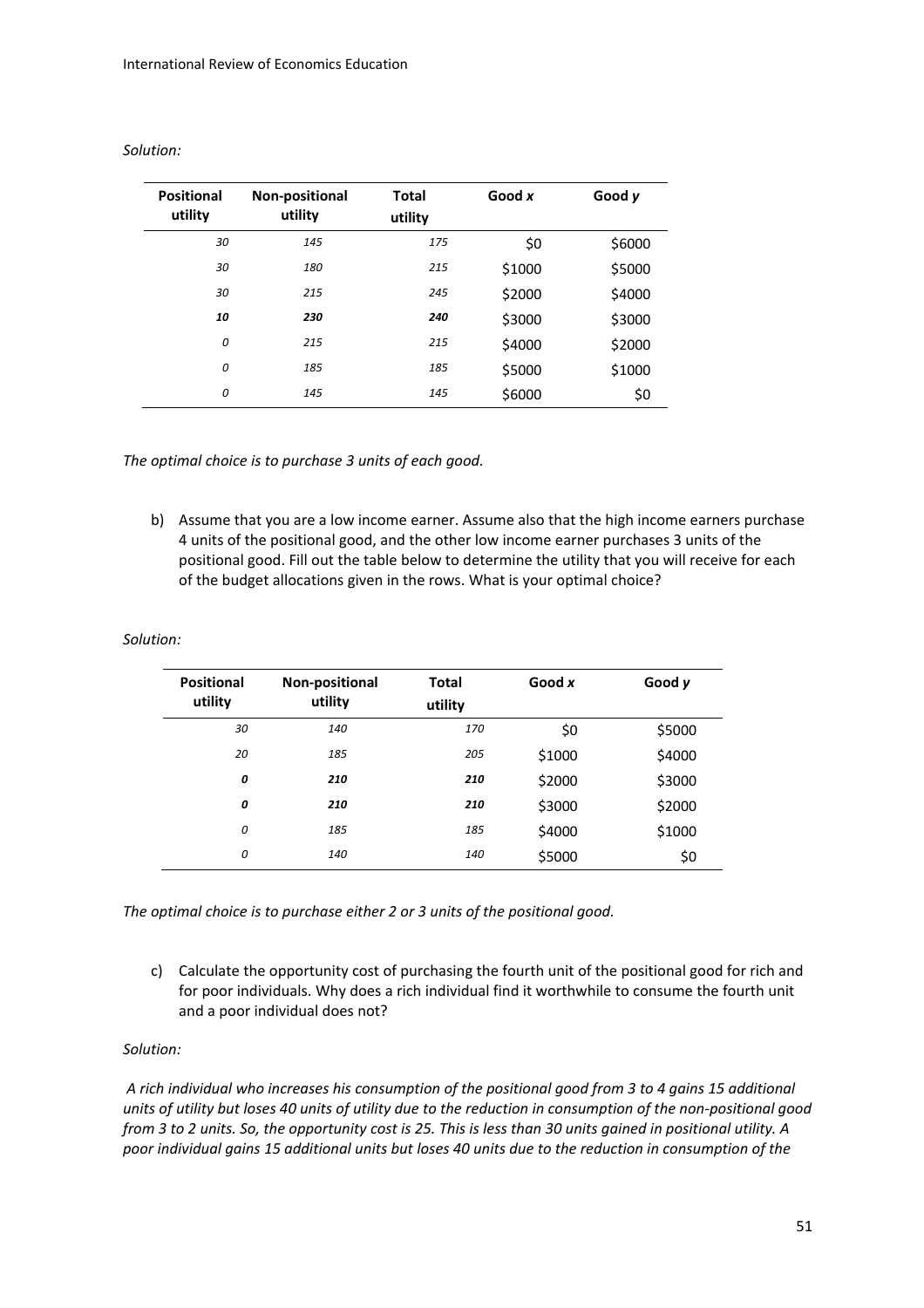non-positional good from 2 to 1. So, the opportunity cost is 35. This is more than the positional utility *that can be gained.*

d) What is the utility of 'rich' individuals and the utility of 'poor' individuals in equilibrium (rich individuals consume 4 units of the positional good and poor individuals consume 3 units of the positional good).

#### *Solution:*

#### *The total utility of a rich individual is 240 and of a poor individual is 210.*

e) Assume that rich individuals are able to voluntarily disclose and verify their income, so that they can attain their status utility without the need to signal their income through conspicuous consumption. Calculate the optimal budget allocation of the rich individuals. Were they able to increase their utility?

#### *Solution:*

It is optimal for a rich individual to consume 3 units of both goods. Total utility in this case is 260.

f) Discuss government policies aimed at reducing conspicuous consumption and status spending races.

#### *Solution:*

*Students can discuss taxes on positional goods, forced retirement savings programmes, and mandates on purchasing health insurance – a measure that is incorporated in the recent US healthcare reform bill.*

#### **Appendix D (An alternative Treatment II; not analysed in this paper)**

This treatment serves as an alternative to Treatment II of the original exercise. It does not invoke public income disclosure but, rather, another policy designed to alleviate the cost of a status spending race. In this treatment, your income remains the same as in Treatment I, as do prices and (non‐positional and positional) utility levels. However, the government now forces each individual to spend at least 50 per cent of his or her (reported) income on units of the non‐positional good.

Given this constraint, decide how much of good *x* and how much of good *y* you wish to purchase with the objective of maximising utility (i.e. check one box in the appropriate table).

Low income:

| Choice      | Good x | Good y |
|-------------|--------|--------|
| unavailable | \$0    | \$5000 |
| unavailable | \$1000 | \$4000 |
| unavailable | \$2000 | \$3000 |
| $\ast$      | \$3000 | \$2000 |
|             | \$4000 | \$1000 |
|             | \$5000 | \$0    |